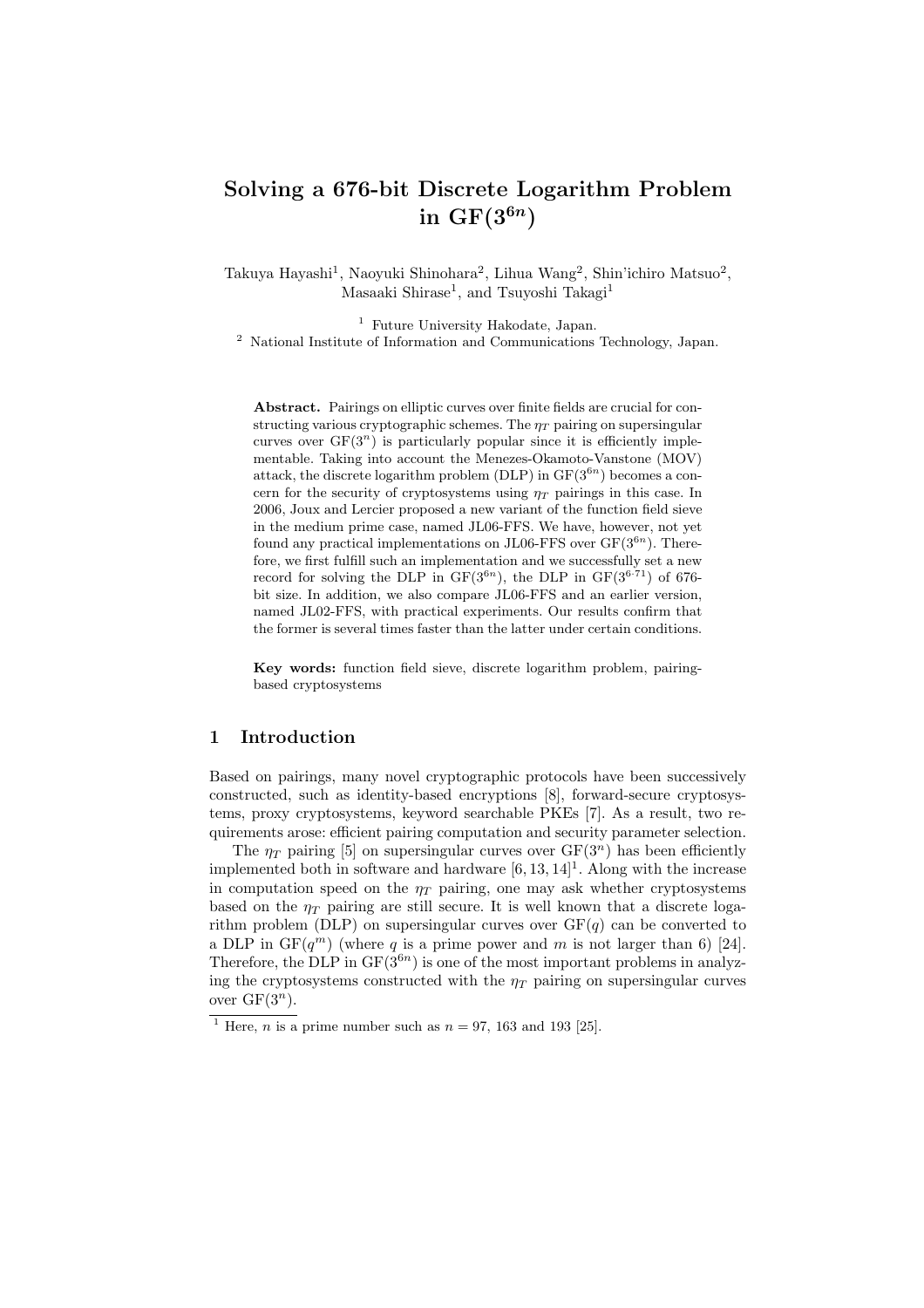The function field sieve (FFS) is the most efficient algorithm for solving the DLP in finite fields of small characteristic. The complexity of the FFS for solving the DLP in  $GF(3^{6n})$  is  $L_{3^{6n}}[1/3, c]$  with constant *c*, where

$$
L_{3^{6n}}[1/3, c] = \exp((c + o(1))(\log 3^{6n})^{1/3}(\log \log 3^{6n})^{2/3}).
$$

Here  $o(1)$  stands for a function that converges to zero as *n* approaches infinity.

The first FFS was proposed by Adleman [1] in 1994. Five years later, Adleman and Huang proposed an improved FFS (AH-FFS) with  $c = (32/9)^{1/3}$  [2]. In 2002, Joux and Lercier proposed a practical improvement of the FFS (JL02- FFS) [16]. Since a definition polynomial of the function field in JL02-FFS can select more flexibly, JL02-FFS is more practical than AH-FFS, though its asymptotic complexity is the same as that of AH-FFS. Furthermore, by using JL02- FFS, Joux and Lercier succeeded in solving the DLP in  $GF(2^{613})$ . This refreshed the record for solving the DLP in finite fields of characteristic two with regard to bit size [15]. In 2006, Joux and Lercier proposed another new variant of the FFS (JL06-FFS) [18]. JL06-FFS has the same asymptotic complexity with JL02-FFS for solving the DLP in  $GF(3^{6n})$ , where *n* is a prime number<sup>2</sup>. This work implied that JL06-FFS might be efficient for solving the DLP in extension fields of  $GF(3<sup>6</sup>)$  of degree *n*. However, to our knowledge, there have been no practical experiments. Note that JL02-FFS can also be applied to extension fields of  $GF(3^6)$ of degree *n*, but [12] showed no advantage using  $GF(3^6)$  as the base field.

*Our contributions.* We have first conducted experiments on JL06-FFS. In JL06-FFS,  $GF(3^{6n})$  is constructed as extension fields of  $GF(3^6)$  of degree *n*, and thus the Galois action can be dealt for reducing required relations. By our implementation, we succeeded in solving the DLP in  $GF(3^{6.71})$  of 676-bit size with about 33 days computation, which is the new record for solving the DLP in  $GF(3^{6n})$ . Our work contributes to the selecting of security parameters. Additionally, we compared JL06-FFS [18] with JL02-FFS [16], and according to the experimental results, we confirmed that JL06-FFS is several times faster than JL02-FFS with  $n = 19, 61$ .

The rest of the paper is organized as follows. In Section 2, we briefly review the FFS algorithm. In Section 3, we compare JL02-FFS with JL06-FFS according to the polynomial selection method and experimental results. In Section 4, we describe our implementation on how to solve the DLP in GF(3<sup>6</sup>*·*<sup>71</sup>) in detail, which is based on JL06-FFS. Concluding remarks are made in Section 5.

# **2 Outline of Function Field Sieve**

In this section, we describe an overview of the FFS [1], which consists of four steps: polynomial selection, collection of relations, linear algebra, and individual logarithm. We particularly deal with the FFS for solving the DLP in extension

<sup>&</sup>lt;sup>2</sup> When *n* is a composite number, this variant may have complexity  $L_{3^{6n}}[1/3,3^{1/3}]$ for solving the DLP in  $GF(3^{6n})$  (When JL06-FFS has complexity  $L_{q^m}[1/3, 3^{1/3}]$ , we call it JL06-FFS-2). We do not deal with this case in this paper.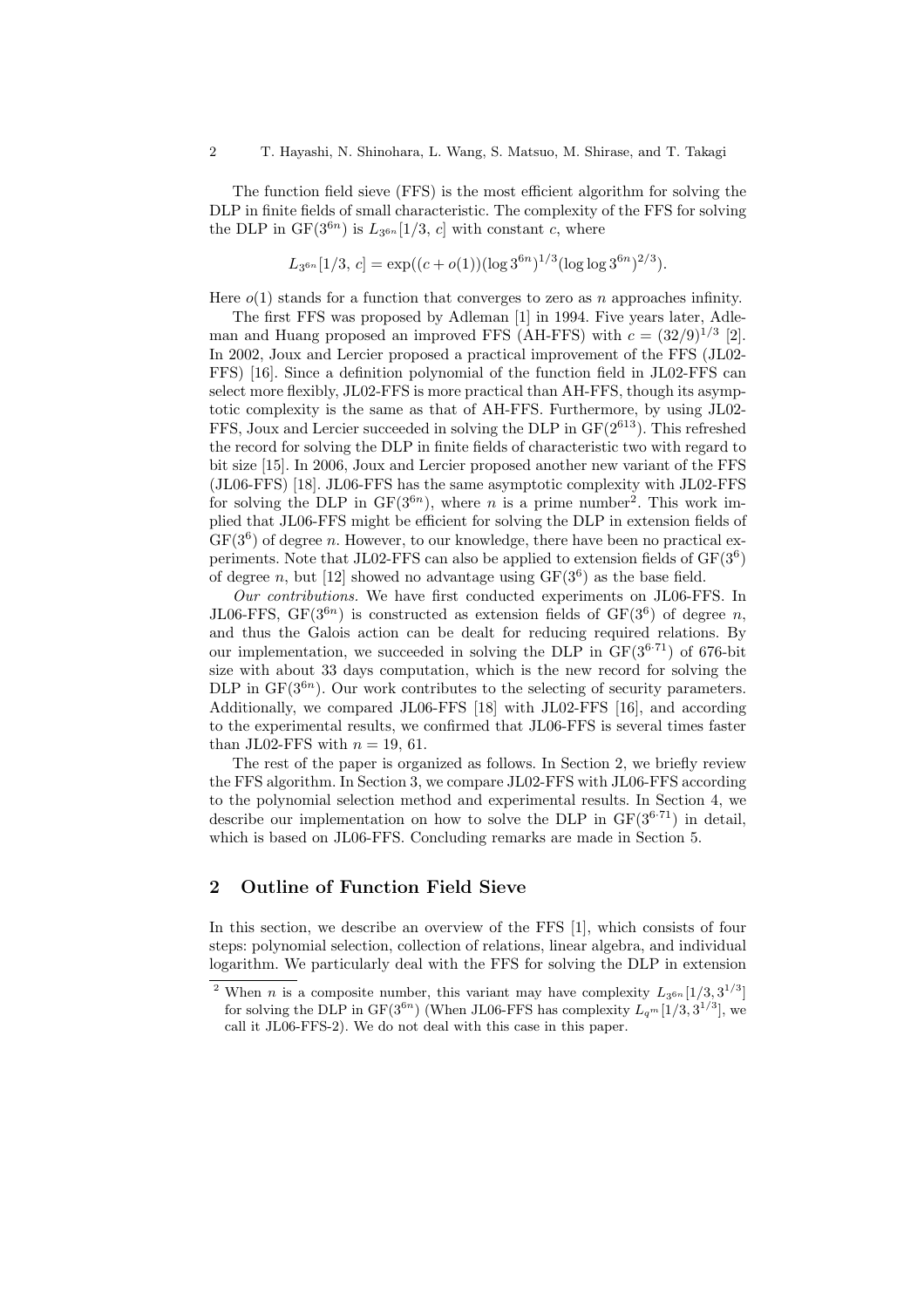fields of  $GF(3^6)$  of degree *n* and describe the four steps below. For more details, refer to related work as  $[1, 12, 16, 18]$ .

Throughout this paper, let  $\gamma$  be a generator of the multiplicative group of  $GF(3^{6n})$  and  $\alpha \in \langle \gamma \rangle$ , then we try to find the smallest positive integer  $\log_{\gamma} \alpha$ such that  $\gamma^{\log_{\gamma} \alpha} = \alpha$ , which is called the discrete logarithm.

1. Polynomial selection: Select  $f \in GF(3^6)[x]$  such that *f* is a monic irreducible polynomial of degree *n*, then  $GF(3^{6n}) \cong GF(3^6)[x]/(f)$ . Next, find a polynomial  $H(x, y) \in \mathrm{GF}(3^6)[x, y]$  satisfying the eight conditions proposed by Adleman [1]. Then there is a surjective homomorphism

$$
\Phi : \left\{ \begin{array}{c} \mathrm{GF}(3^6)[x,\,y]/(H) \to \mathrm{GF}(3^{6n}) \cong \mathrm{GF}(3^6)[x]/(f) \\ y \quad \mapsto \quad m, \end{array} \right.
$$

where *m* is in  $GF(3^6)[x]$  such that  $H(x, m) \equiv 0 \pmod{f}$ . Here we select the smoothness bound *B* and define a rational factorbase  $B_R$  and an algebraic factorbase  $\mathcal{B}_A$  as follows:

$$
B_R = \{ \mathfrak{p} \in \mathrm{GF}(3^6)[x] \mid \deg(\mathfrak{p}) \leq B, \, \mathfrak{p} \text{ is irreducible} \},
$$
  

$$
B_A = \{ \langle \mathfrak{p}, y - t \rangle \in \mathrm{Div}(\mathrm{GF}(3^6)[x, y]/(H)) \mid \mathfrak{p} \in B_R, \, t \equiv m \pmod{\mathfrak{p}} \},
$$

where  $Div(GF(3^6)[x, y]/(H))$  is the divisor group of  $GF(3^6)[x, y]/(H)$  and  $\langle \mathfrak{p}, y - t \rangle$  is a divisor generated by  $\mathfrak{p}$  and  $y - t$ .

2. Collection of relations: For  $r, s \in \text{GF}(3^6)[x]$  of degree not larger than *B*, find at least  $(\#B_R + \#B_A)$  relatively prime pairs  $(r, s)$  such that

$$
rm + s = \prod_{\mathfrak{p}_i \in B_R} \mathfrak{p}_i^{a_i}
$$

$$
\langle ry + s \rangle = \sum_{\langle \mathfrak{p}_j, t_j \rangle \in B_A} b_j \langle \mathfrak{p}_j, y - t_j \rangle.
$$
(1)

Such a pair  $(r, s)$  is called a double smooth pair. For each  $(r, s)$ , compute the following equations:

$$
rm + s,\t\t(2)
$$

$$
(-r)^d H(x, -s/r). \tag{3}
$$

Equation (3) is said to be *B*-smooth if it is factorized into irreducible polynomials of degree not larger than *B*, and then we have

$$
(-r)^{d}H(x, -s/r) = \prod_{\langle \mathfrak{p}_j, t_j \rangle \in B_A} \mathfrak{p}_j^{b_j},\tag{4}
$$

where  $t_j$  is uniquely determined by  $r$ ,  $s$  and  $\mathfrak{p}_j$ . Then the  $b_j$  in Equation (4) is exactly the same as the one in Equation (1). When both Equations (2) and (3) are *B*-smooth, a pair (*r, s*) is a double smooth pair. Eventually, we obtain the following relation:

$$
\sum_{\mathfrak{p}_i \in B_R} a_i \log_{\gamma} \mathfrak{p}_i \equiv \sum_{\langle \mathfrak{p}_j, t_j \rangle \in B_A} b_j \log_{\gamma} \kappa_j \pmod{(3^{6n}-1)/(3^6-1)},\qquad(5)
$$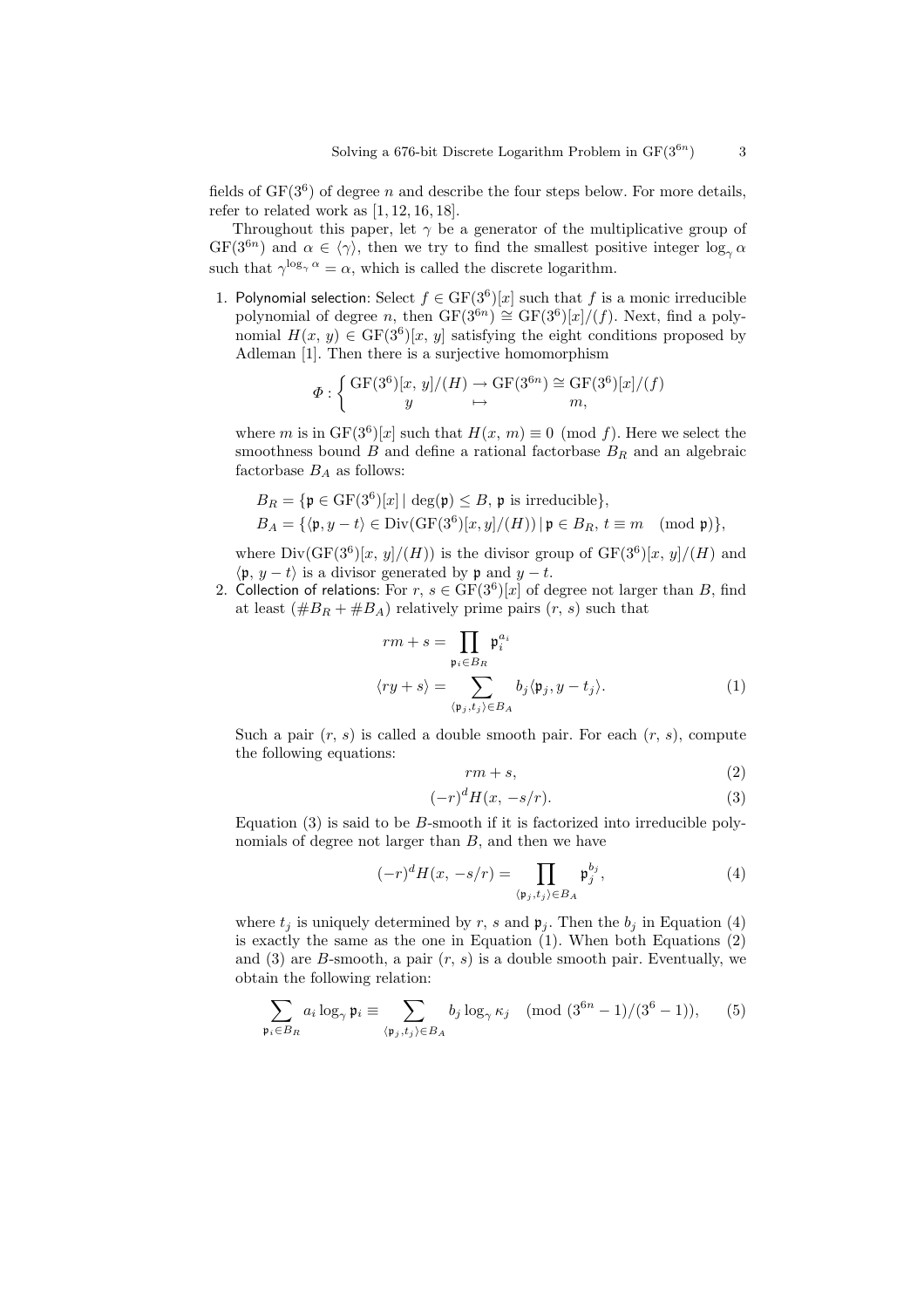4 T. Hayashi, N. Shinohara, L. Wang, S. Matsuo, M. Shirase, and T. Takagi

where

$$
\kappa_j = \Phi(\lambda_j)^{1/h}, \ \langle \lambda_j \rangle = h \langle \mathfrak{p}_j \ y - t_j \rangle, \tag{6}
$$

for the class number *h* of the quotient field of  $GF(3^6)(x)[y]/(H)$ .

3. Linear algebra: For the number *R* of relations, construct an  $R \times (\#B_R + \#B_A)$ matrix *M* from the relations in Equation (5) and  $(\#B_R + \#B_A)$  dimensional column vector *v* as follows:

$$
M = \begin{pmatrix} a_1^{(1)} & \dots & a_{\#B_R}^{(1)} & -b_1^{(1)} & \dots & -b_{\#B_A}^{(1)} \\ \vdots & \vdots & \vdots & \vdots & \vdots \\ a_1^{(R)} & \dots & a_{\#B_R}^{(R)} & -b_1^{(R)} & \dots & -b_{\#B_A}^{(R)} \end{pmatrix}, \mathbf{v} = \begin{pmatrix} \log_{\gamma} \mathfrak{p}_1 \\ \vdots \\ \log_{\gamma} \mathfrak{p}_{\#B_R} \\ \log_{\gamma} \kappa_1 \\ \vdots \\ \log_{\gamma} \kappa_{\#B_A} \end{pmatrix}.
$$

Then we solve the linear equation

$$
Mv \equiv 0 \pmod{(3^{6n}-1)/(3^6-1)}.
$$
 (7)

4. Individual logarithm: Find integers  $e_i$ ,  $f_j$  such that

$$
\log_{\gamma} \alpha \equiv \sum_{\mathfrak{p}_i \in B_R} e_i \log_{\gamma} \mathfrak{p}_i + \sum_{\langle \mathfrak{p}_j, t_j \rangle \in B_A} f_j \log_{\gamma} \kappa_j \pmod{(3^{6n}-1)/(3^6-1)},
$$

then compute the discrete logarithm  $\log_{\gamma} \alpha$ . This is done using the special-q descent method [16, 18, 19].

# **3 Comparison of Polynomial Selection on JL02-FFS and JL06-FFS**

The two most efficient variants of the FFS for solving the DLP in  $GF(3^{6n})$  are JL02-FFS and JL06-FFS. Although they have the same asymptotic complexity, there is a considerable difference between them in the fixed extension degree for practical use. The time complexities of JL02-FFS and JL06-FFS depend on the size of each sieving area, which is the number of pairs (*r, s*), and each size is explained in the following subsections. Note that our comparison is done merely by the size of the sieving area, and the detailed analysis should incorporate the non-integer smoothness bound estimated by Granger [11].

#### **3.1 Polynomial Selection of JL02-FFS and Its Sieving Area**

At first we describe an outline of the polynomial selection of JL02-FFS, after that we estimate the size of the sieving area. In order to distinguish from previous section, we set the subindex "02" after the symbols.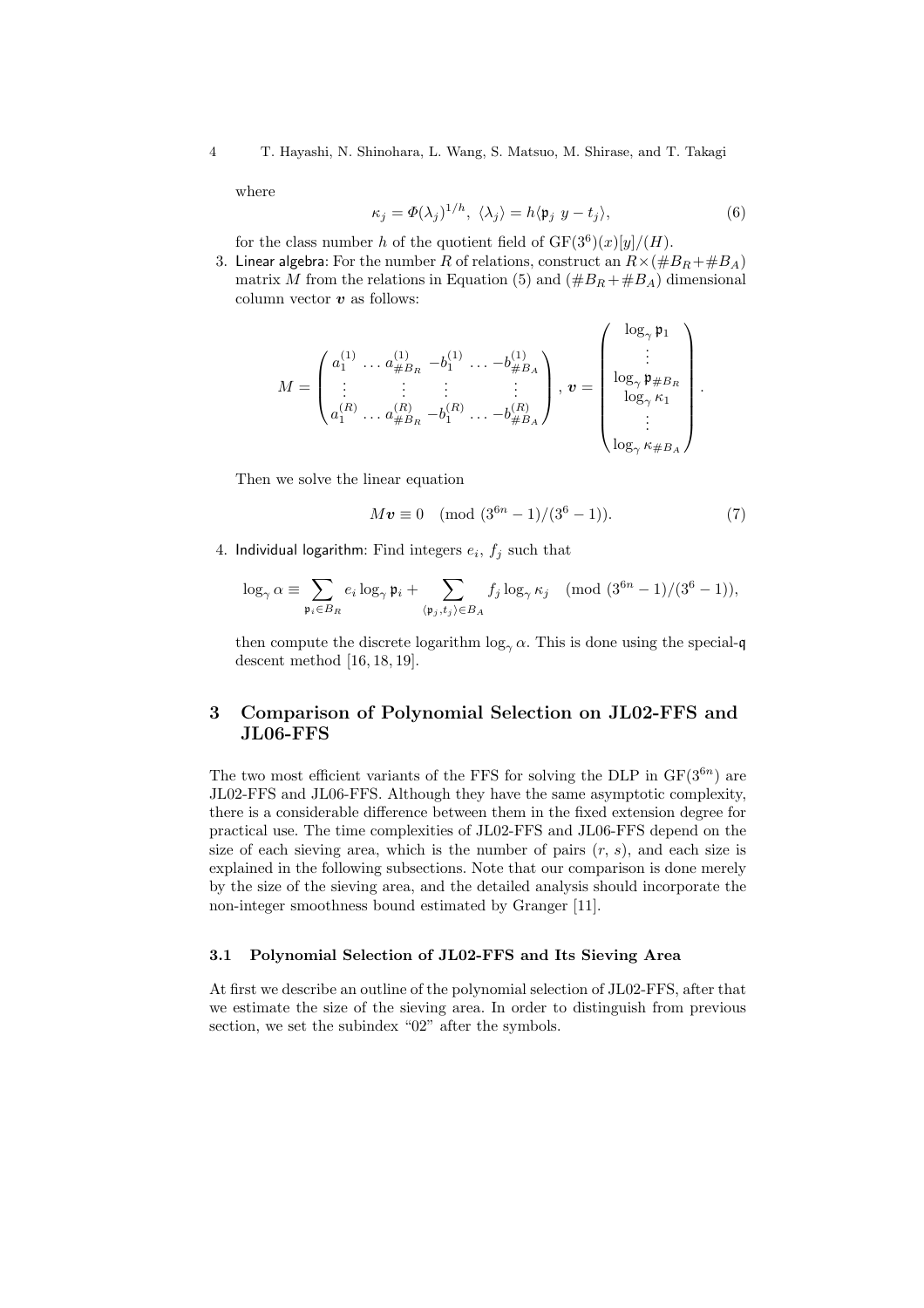Let  $H_{02}(x, y)$  of degree  $d_{02}$  in *y* be formed as  $C_{ab}$  curves [23]:

$$
H_{02}(x, y) = h_{a,0}y^{a} + h_{0,b}x^{b} + \sum_{ib+ja
$$

Then randomly choose the polynomial  $u_1, u_2 \in GF(3)[x]$  of degree at most *<u>l</u>*<sup>6*n*</sup>/*d*<sub>02</sub>. We try to find an irreducible polynomial  $f_{02} = u_2^{d_{02}} H_{02}(x, -u_1/u_2)$  ∈  $GF(3)[x]$  of degree 6*n* such that  $gcd(u_2, f_{02}) = 1$ , then  $u_2$  is invertible modulo  $f_{02}$ . Then, there is a surjective homomorphism

$$
\Phi_{02}: \left\{ \begin{array}{c} \mathrm{GF}(3)[x,y]/(H_{02}) \to \mathrm{GF}(3^{6n}) \cong \mathrm{GF}(3)[x]/(f_{02})\\ y \mapsto -u_1/u_2, \end{array} \right.
$$

where  $H_{02}(x, y)$  holds  $H_{02}(x, -u_1/u_2) \equiv 0 \pmod{f_{02}}$ . In this polynomial selection, we need to modify Equation (2) to  $su_2 - ru_1$ . Note that *r* and *s* are chosen in  $GF(3)[x]$  of degree not larger than  $B_{02}$  in JL02-FFS, the size of the sieving area in the collection of relation step is

$$
3^{B_{02}+1} \cdot 3^{B_{02}+1}.\tag{8}
$$

From heuristic analysis in [16], JL02-FFS becomes optimized when we choose the smoothness bound  $B_{02}$  as

$$
B_{02} = \left[ (4/9)^{1/3} (6n)^{1/3} \log_3(6n)^{2/3} \right]. \tag{9}
$$

and the extension degree  $d_{02}$  of  $H_{02}(x, y)$  as  $d_{02} = \lceil \sqrt{6n/(B_{02}+1)} \rceil$ . For example, for *n* = 97*,* 163*,* 193, we have (*n, B*02) = (97*,* 21)*,* (163*,* 26)*,* (193*,* 28).

#### **3.2 Polynomial Selection of JL06-FFS and Its Sieving Area**

Next we describe an outline of the polynomial selection of JL06-FFS and estimate the size of the sieving area of JL06-FFS.

For each extension degree *n* of  $GF(3^6)$ , we choose the smallest smoothness bound  $B_{06}$  in JL06-FFS satisfying the following condition,

$$
(B_{06} + 1)\log(3^6) \ge \sqrt{n/B_{06}}\log(n/B_{06})
$$
 (10)

For example, for  $n = 97, 163, 193$ , we have  $(n, B_{06}) = (97, 3), (163, 4), (193, 4)$ . Next, we choose positive integers *d* and *d'* such that  $d \approx \sqrt{n/B_{06}}$  and  $d' \approx \sqrt{n/B_{06}}$  $\overline{nB_{06}}$ , where  $dd' \geq n$ . After that, we randomly generate  $g(y) \in \mathrm{GF}(3^6)[y]$ of degree *d* and set  $H(x, y) = g(y) + x$ . Finally, we try to find an irreducible polynomial *f* in  $GF(3^6)[x]$  of degree *n*, which divides  $H(x, m)$ , where  $m \in$  $GF(3^6)[x]$  of degree d' is chosen randomly. In this polynomial selection, each of the leading coefficients of Equations  $(2)$  and  $(3)$  depends on  $r$ , so we avoid obtaining duplicate relations by fixing the leading coefficient of *r* as a monic polynomial. Therefore, the size of the sieving area in the collection of relations step is at most

$$
(3^6)^{B_{06}+1} \cdot (3^6)^{B_{06}}.\t(11)
$$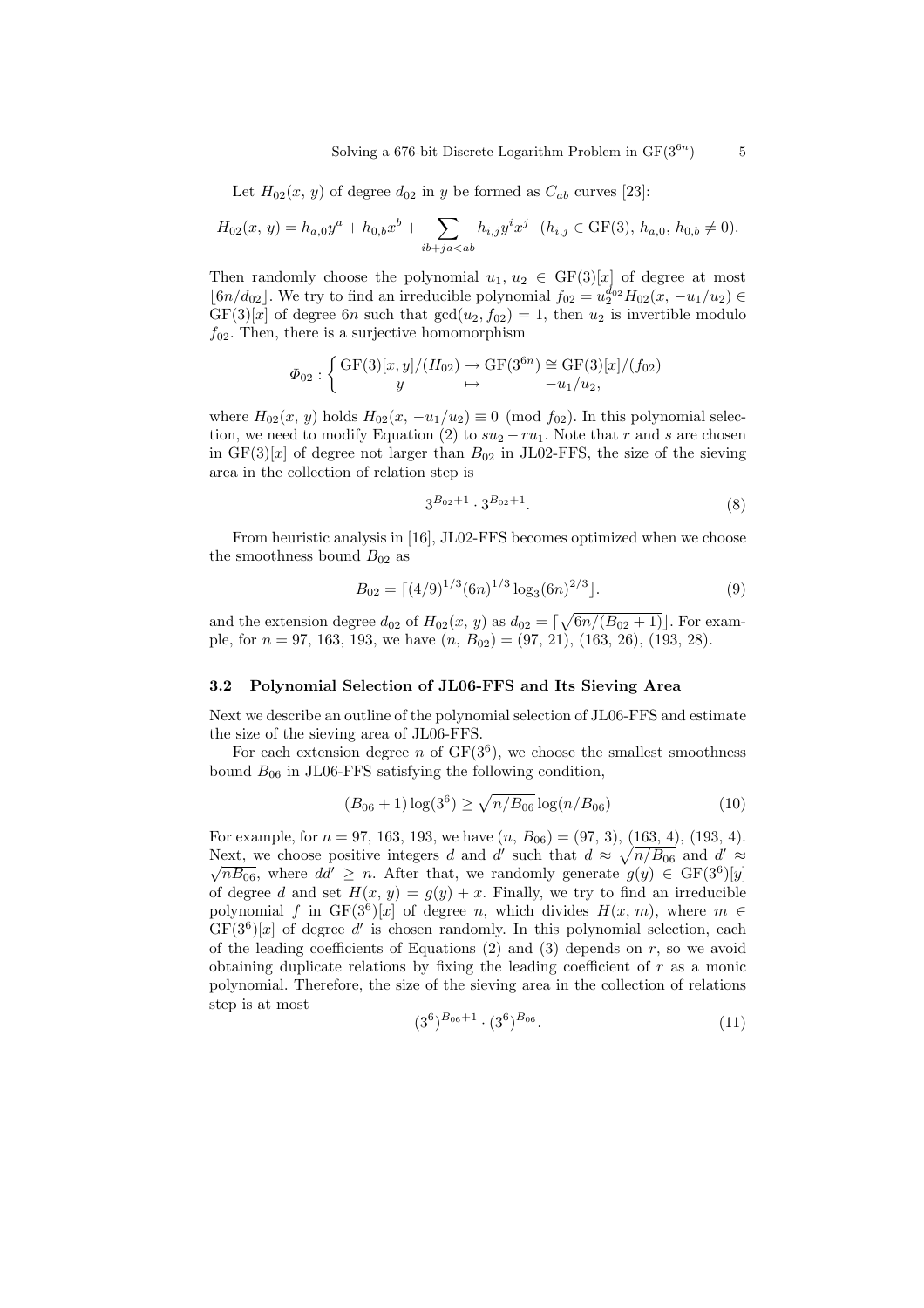### **3.3 Comparison of Sieving Area**

We compare JL06-FFS with JL02-FFS with respect to the size of the sieving area in the collection of relations step in three classes of extension degree *n*: *experimental class* as *{*19*,* 31*,* 47*,* 61*}*, *medium-security class* as *{*97*,* 163*,* 193*}*, and *high-security class* as *{*239*,* 313*,* 353*,* 509*}*. Table 1 lists the smoothness bound and size of the sieving area in each variant. For each  $n$ , we obtain the smoothness bound  $B_{02}$  in Equation (9) and  $B_{06}$  in Equation (10), and estimate the size of the sieving area by Equation (8) in JL02-FFS and by Equation (11) in JL06-FFS.

**Table 1.** Parameters and sieving area

|                        |                  | Polynomial selection |          |                      | Polynomial selection |                  |                |                      |
|------------------------|------------------|----------------------|----------|----------------------|----------------------|------------------|----------------|----------------------|
|                        | $\boldsymbol{n}$ | in JL02-FFS          |          |                      | in JL06-FFS          |                  |                |                      |
|                        |                  | 6п                   | $B_{02}$ | Size of              |                      |                  |                | Size of              |
|                        |                  |                      |          | sieving area         |                      | $\boldsymbol{n}$ | $B_{06}$       | sieving area         |
|                        | 19               | 114<br><b>10</b>     |          | $3.1 \times 10^{10}$ |                      | 19               | $\mathbf{1}$   | $3.9 \times 10^8$    |
| Experimental<br>class  | 31               | 186<br>-12           |          | $2.5 \times 10^{12}$ |                      | 31               | $\overline{2}$ | $2.1 \times 10^{14}$ |
|                        | 47               | 282<br>-15           |          | $1.9\times10^{15}$   |                      | 47               | $\overline{2}$ | $2.1\times10^{14}$   |
|                        | 61               | 366<br>17            |          | $1.5 \times 10^{17}$ |                      | 61               | $\overline{2}$ | $2.1 \times 10^{14}$ |
| Medium-                | 97               | 582 21               |          | $9.8 \times 10^{20}$ |                      | 97               | 3              | $1.1 \times 10^{20}$ |
| security               | 163              | 978 26               |          | $5.8\times10^{25}$   |                      | 163              | $\overline{4}$ | $5.8 \times 10^{25}$ |
| class                  |                  | 193 1158 28          |          | $4.7 \times 10^{27}$ |                      | 193              | $\overline{4}$ | $5.8\times10^{25}$   |
| High-security<br>class |                  | 239 1434 30          |          | $3.8 \times 10^{29}$ |                      | 239              | $\overline{4}$ | $5.8 \times 10^{25}$ |
|                        |                  | 313 1878 34          |          | $2.5 \times 10^{33}$ |                      | 313              | -5             | $3.1 \times 10^{31}$ |
|                        |                  | 353 2118 36          |          | $2.0\times10^{35}$   |                      | 353 5            |                | $3.1 \times 10^{31}$ |
|                        |                  | 509 3054 42          |          | $1.1 \times 10^{41}$ |                      | 509              | 6              | $1.6\times10^{37}$   |



Fig. 1. Size of sieving area over  $GF(3^{6n})$  in JL02-FFS and JL06-FFS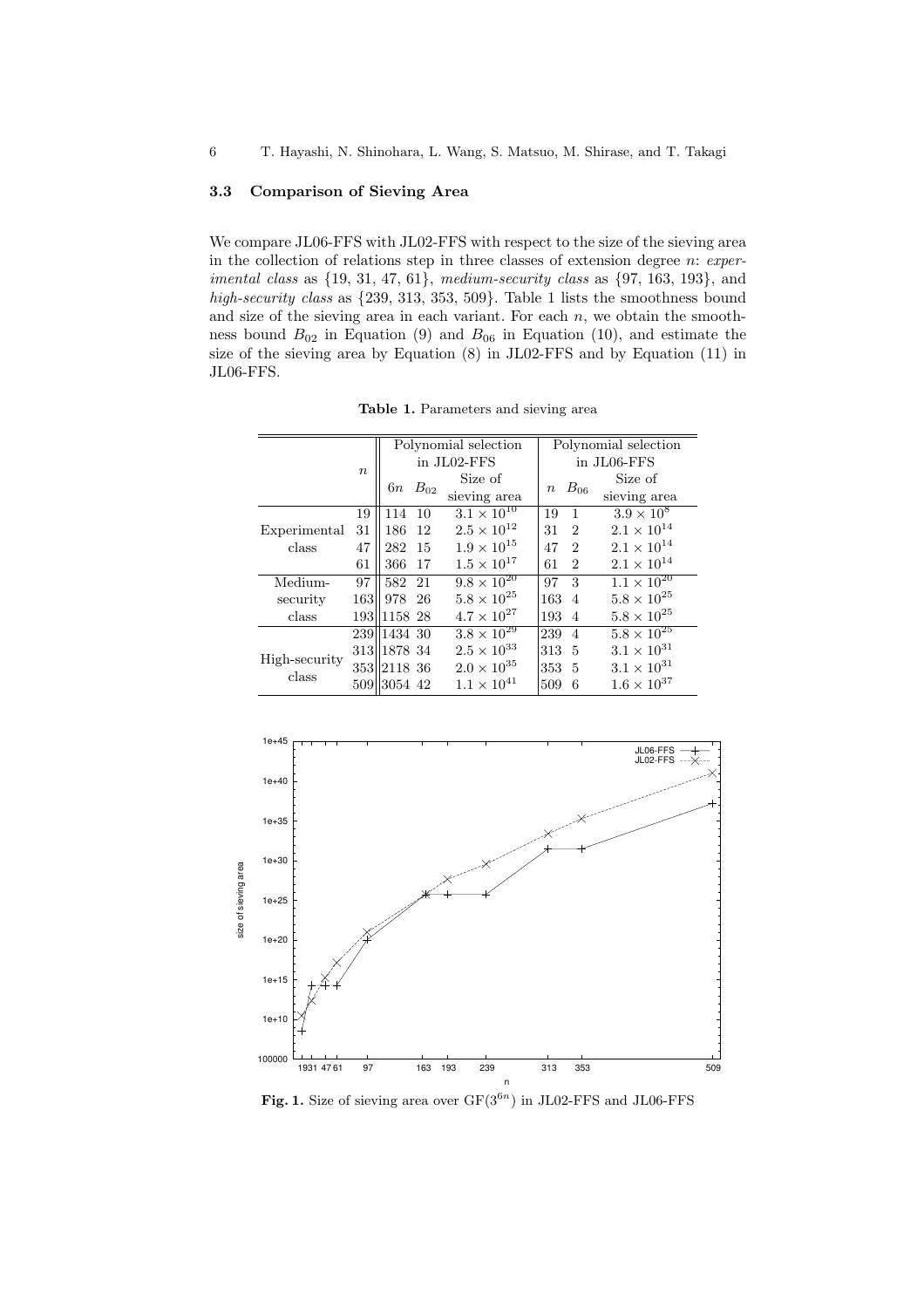Figure 1 shows the size of the required sieving area over GF(3<sup>6</sup>*<sup>n</sup>*). The sieving area in JL06-FFS is much smaller than that in JL02-FFS when  $n \neq 31, 163$ . Moreover, the differences between the sieving areas in JL06-FFS and in JL02- FFS increase along with the increase in *n*. The computational cost in the collection of relations step is closely related to the size of the sieving area, so the collection of relations step in JL06-FFS might be several times faster than that in JL02-FFS.

We have conducted experiments on the collection of relations step in JL02- FFS and JL06-FFS to confirm the difference between their computational costs of that step. Parameters in JL02-FFS and JL06-FFS are listed in Table 2. The curves that we used in our experiments are superelliptic ones, but not  $C_{ab}$  curves as [12] Note that we have only experimented with the experimental class as  $n \in \{19, 31, 47, 61\}$ , not with medium and high-security classes.

| $\it n$ |              |           | Experiments with                                | Experiments with                  |         |  |
|---------|--------------|-----------|-------------------------------------------------|-----------------------------------|---------|--|
|         | Bit size of  |           | JL02-FFS                                        | $JL06$ - $FFS$                    |         |  |
|         | $GF(3^{6n})$ |           | 6n $B_{02}$ $H_{02}(x, y)$ n $B_{06}$ $H(x, y)$ |                                   |         |  |
| 19      | 181          | 114 10    | $y^4+x$                                         | 19<br>$\overline{1}$              | $+x$    |  |
| 31      | 295          | 186 12    | $y^4+x$                                         | 31<br>$\overline{2}$              | $y^4+x$ |  |
| 47      | 447          | 282 15    | $y^4+x$                                         | 47<br>$\mathcal{D}_{\mathcal{L}}$ | $y^5+x$ |  |
| 61      | 581          | 17<br>366 | $u^5+x$                                         | 61<br>$\overline{2}$              | $y^6+x$ |  |

**Table 2.** Parameters in our experiments



**Fig. 2.** Estimated time taken to compute entire sieving area in the collection of relations step over GF(3<sup>6</sup>*<sup>n</sup>* ) in JL02-FFS and JL06-FFS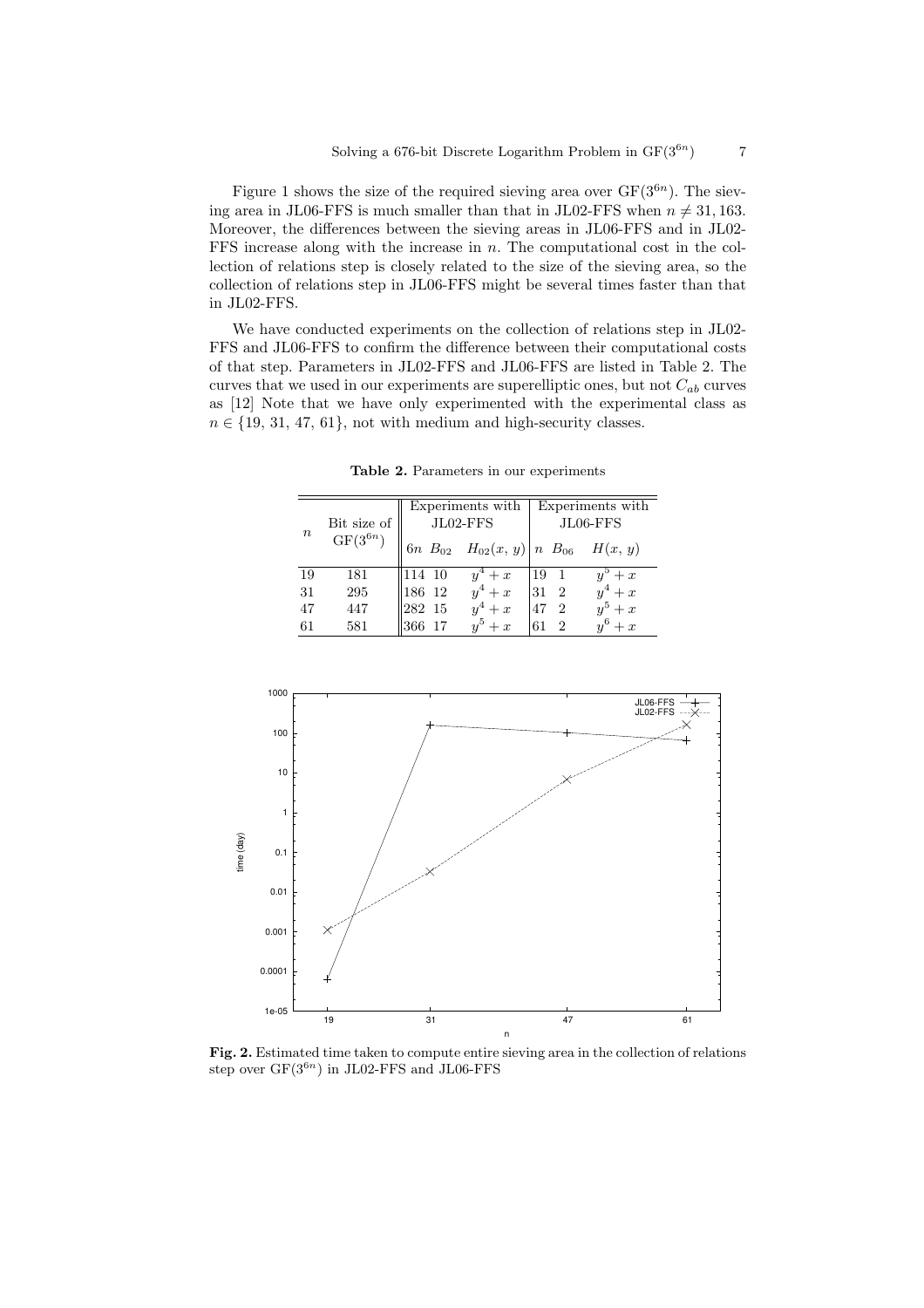In our experiments, we used 96 cores, each of which had the same performance about Intel 2.83GHz Xeon. We implemented the lattice sieve [26] in JL02-FFS as [12, 15, 16]. On the other hand, we implemented the polynomial sieve [10] in JL06- FFS, since we fixed *r* as a monic poynomial in the collection of relations step and so the lattice sieve might not be efficient. The details of our implementation in JL06-FFS are described in Section 4.

Figure 2 shows the time complexity of JL02-FFS and JL06-FFS to compute the entire sieving area in the collection of relations step in  $GF(3^{6n})$  with  $n = 19, 31, 47, 61$ , respectively. Note that we estimated the time when the computation lasts over one hour.

When  $n = 19, 61$ , our implementation on JL06-FFS is faster than that on JL02-FFS, and we confirm that JL06-FFS is more efficient than JL02-FFS for solving the DLP in  $GF(3^{6n})$ . In particular, when  $n = 61$ , our implementation of JL06-FFS takes about 66 days for the collection of relations step, but our implementation of JL02-FFS takes about 165 days for the same step. Therefore, the former is 2.5 times faster than the latter. Accordingly, we expect that JL06- FFS will be efficient for solving the DLP in  $GF(3^{6n})$  for larger *n*.

# **4** Solving the DLP in  $GF(3^{6.71})$

In this section, we report that the DLP in  $GF(3^{6.71})$  of 676-bit size is solved by improving JL06-FFS. In our implementation, we deal with four practical improvements, polynomial sieve, free relation, Galois action, and parallel Lanczos method.

Particularly, by using the polynomial  $H(x, y) = y^6 + x$ , we only need to find about 1/8 of the originally required relations in the collection of relations step. Furthermore, via the Galois action, the size of the matrix given by the relations is also decreased to 1*/*6 of the original. To the best of our knowledge, the 676-bit size is currently the record for solving the DLP in  $GF(3^{6n})$ .

#### **4.1 Collection of Relations**

In the collection of relations step, we collect many double smooth pairs (*r, s*). The simple idea for collecting them is factoring Equations (2) and (3) for all pairs  $(r, s)$ . This is not practical since we have to factor them about  $(3^6)^B \times (3^6)^{B+1}$ times. In order to reduce the number of factorings, we use a sieving method. The idea of sieving is merely factoring Equations (2) and (3) of the pair (*r, s*), which has a high probability of becoming a double smooth pair. Such a pair is called a candidate.

The polynomial sieve [10] and the lattice sieve [26] are well-known sieving algorithms. Although the lattice sieve has been implemented in some experiments of the FFS [12, 15, 16], we implemented the polynomial sieve since *r* is fixed as a monic polynomial by the polynomial sieve in JL06-FFS, whereas neither *r* nor *s* is able to be fixed by the lattice sieve.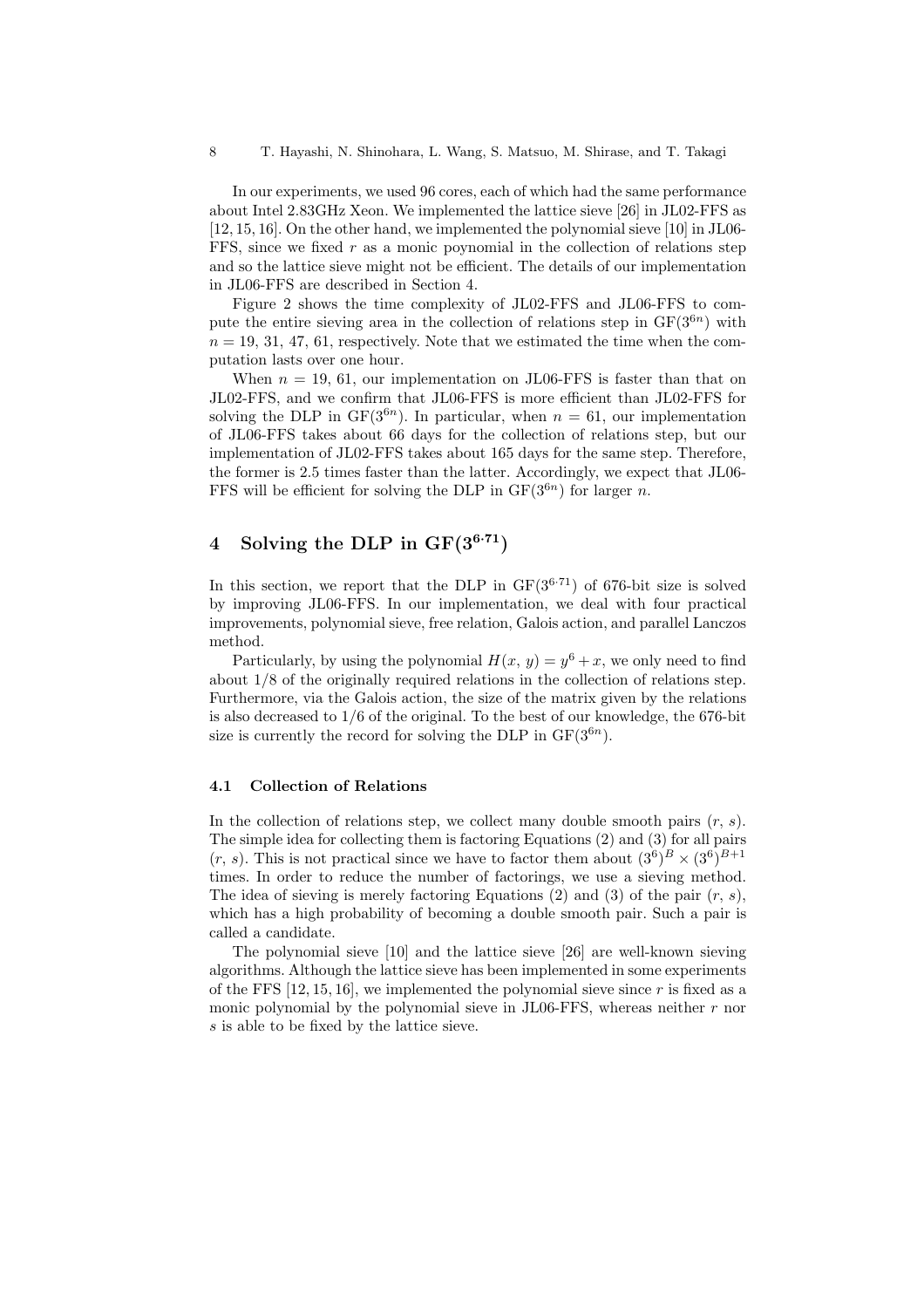**Polynomial Sieve** We describe the polynomial sieve in Equation (2), namely,  $rm + s$ . Notice that we can also sieve in Equation (3) with the same procedure. Moreover, we discuss the case where *s* is fixed and omit the details when *r* is fixed. By fixed *s*, we can lead *r* such that  $rm + s$  is divisible by  $\mathfrak{p} \in B_R$  or its power, where the degree of  $\mathfrak{p}$  is not larger than *B*. Additionally,  $rm + s + kp$ with  $k \in \text{GF}(3^6)[x]$  is also divisible by **p**. Hence, we can obtain all *r* of degree less than or equal to *B* such that  $rm + s$  is divisible by  $\mathfrak{p}$ . After computing such all *r* for each **p**, we can obtain the pair  $(r, s)$  such that  $rm + s$  is divisible by some  $\mathfrak{p}$ . If the summation of the degree of all  $\mathfrak{p}$ , which divide  $rm + s$ , reaches  $deg(rm + s)$ , then  $rm + s$  has a high probability of becoming *B*-smooth and the pair (*r, s*) becomes a candidate.

In this procedure, the most time-consuming work is to compute  $r + kp$  for all  $k \in \text{GF}(3^6)[x]$  whose degree is not larger than *B*. In characteristic two, Gordon and McCurley proposed a method using binary gray codes [10] to compute these  $r + k$ **p**. Using ternary gray codes, we can also compute them efficiently in characteristic three.

In the polynomial sieve, we sieve with all powers of p whose degree is not larger than *B*. Since *B* is very small, such as 1 or 2 in JL06-FFS, the power of  $\mathfrak p$  is only  $\mathfrak p^2$  when  $\deg(\mathfrak p) = 1$ . Such polynomials are exceptional since there are  $3^6$  monic irreducible polynomials of degree 1 in  $GF(3^6)[x]$ . In this way, we can obtain only candidates each of which generates a relation in Equation (5) (except that *r* and *s* are not relatively prime). Thus, we only check the greatest common divisor of  $r$  and  $s$ , but not the smoothness of Equations  $(2)$  and  $(3)$ using the *B*-smooth test [10].

**Free Relation** By considering how a divisor  $\langle \mathbf{p} \rangle$  in  $B_R$  is factorized into divisors in  $GF(3^6)[x, y]/(H)$ , namely, obtaining the following congruent expression that

$$
H(x, y) \equiv \prod_{i=1}^{d} (y - t_i) \pmod{\mathfrak{p}},
$$

where *d* is the degree of  $H(x, y)$  on *y*, we can obtain a relation virtually for free, without the sieving procedure. We call such a relation a free relation.

The number of free relations depends on the degree *d* of *H*(*x, y*) on *y* and the characteristic of the field treated in the FFS. In fact, there are about  $#B_A/d$  free relations in many cases and, furthermore, they increase when the characteristic is small. For example, in the case of  $GF(3^{6n})$  and  $H(x, y) = y^6 + x$ , there are about  $#B_A/2$  free relations since  $y^6 + x$  is generally factored as  $(y-t_1)^3(y-t_2)^3$ modulo p.

#### **4.2 Linear Algebra**

In the linear algebra step, we solve the linear equation depending on the relations. Specifically, we construct a matrix from the relations and reduce it to a much smaller one using the Galois action. After that, we solve the reduced linear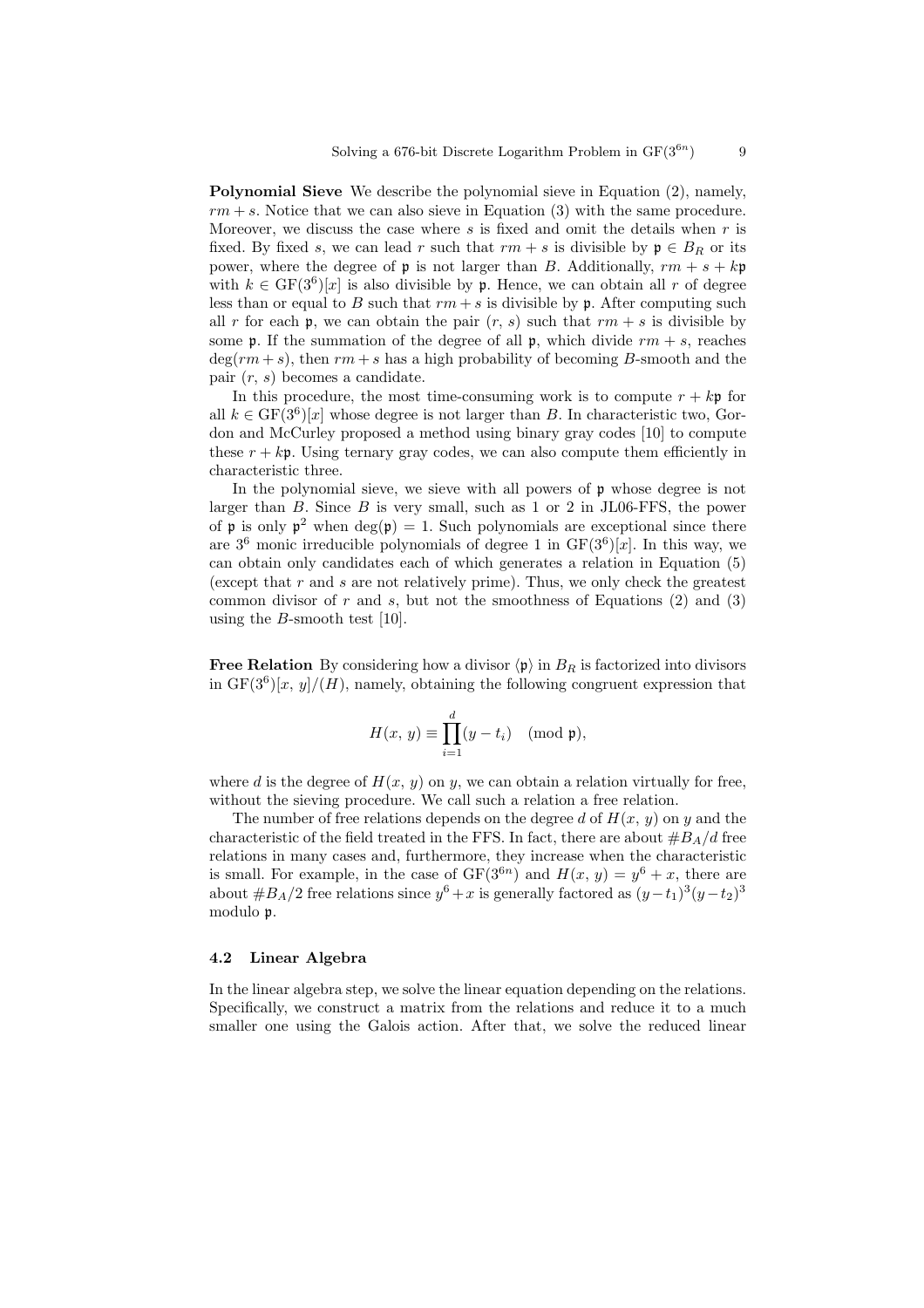equation modulo  $(3^{6n} - 1)/(3^6 - 1)$ , by applying the parallel Lanczos method described as [3]. In this section, we describe the Galois action and our ideas about parallel computation of the matrix operation.

**Galois Action** Here, we consider to reduce unknowns of linear equations, using the Galois action which was presented in [18].

Let  $M'$  be the matrix given by the relations, whose row  $M'_{(i)}$  means the *i*-th relation and *j*-th column  $M'^{(j)}$  corresponds to the factorbase  $\mathfrak{p}_j$ . In order to use the Galois action, we choose the polynomial  $f \in GF(3^6)[x]$  satisfying that all coefficients of *f* are in  $GF(3)$  and deg  $f = n$ , then we construct  $GF(3^{6n})$  as  $GF(3^6)[x]/(f)$ . Let  $\phi$  be the Frobenius power such that  $\phi(\xi) = \xi^{3^n}$ . As  $\phi$  fixes the element *x* in  $GF(3)[x]/(f)$ , we also have  $\phi(x) = x$  in  $GF(3^6)[x]/(f)$  by the assumption of *f*. However, for an element  $c \in \text{GF}(3^6) \backslash \text{GF}(3)$ ,  $\phi$  does not fix *c* in  $GF(3^6)[x]/(f)$  by the above assumption that *n* is coprime to 6. The monic irreducible polynomial  $\mathfrak{p}_i \in B_R$  of degree not larger than *B*, and we assume that *B* = 1 for convenience. In fact,  $\mathfrak{p}_j = x + c_j$  where  $c_j \in \text{GF}(3^6)$  since *B* = 1, so we have

$$
\phi(\mathfrak{p}_j) = \phi(x + c_j) = x + \phi(c_j)
$$

in  $GF(3^6)[x]/(f)$ . If  $c_j$  is not in  $GF(3)$ , it is clear that  $c_j \neq \phi(c_j)$  in  $GF(3^6)[x]/(f)$ . This fact implies that there are ordinarily many unknowns of linear equations, which can be rewritten by the other one via the Galois action. Clearly, for such  $\mathfrak{p}_j$ , there exists  $\mathfrak{p}_{j'}$  satisfying that

$$
\log_{\gamma} \mathfrak{p}_{j'} = \log_{\gamma} \phi(\mathfrak{p}_{j}) = 3^{n} \log_{\gamma} \mathfrak{p}_{j}
$$
 (12)

where  $\mathfrak{p}_j \neq \mathfrak{p}_{j'}$ . Therefore, we can remove the *j*'-th column  $M'^{(j')}$  and set the *j*th column  $M^{\prime(j)}$  as  $M^{\prime(j)} + 3^n M^{\prime(j')}$ . Then we denote the new matrix  $M^*$  as the reduced *M′* . Notice that this technique is also used for the algebraic factorbase. Consequently, the number of unknowns is about 1*/*6 of the original; thus, the number of relations is reduced to about 1*/*6. In our implementation, we do not reduce the factorbase in the sieving phase (the computation is the same as the case without the Galois action). After sieving, we compress obtained relations using rewritable elements of the factorbase via the Galois action as Equation (12), and so the factorbase is reduced to about 1*/*6. Using this procedure, we almost do not lose the probability of obtaining the relation. Hence, this technique enables us to perform computations for the collection of relations step about 6 times as fast as before, and the linear algebra step can be also done about  $6<sup>2</sup>$  times faster.

**Parallel Lanczos method** The reduced matrix *M<sup>∗</sup>* is reconstructed to optimize first, then we apply the parallel Lanczos method to it. Before explaining the reconstruction, we begin with the explanation of the parallel computation. Assume that there are four nodes written as  $N_{1,1}, N_{1,2}, N_{2,1}, N_{2,2}$  and each node has 4 or 8 cores. As the Figure 3, we partition the reconstructed matrix *M* into four matrices  $M_{i,j}$ , and each  $M_{i,j}$  is allotted to node  $N_{i,j}$  respectively. The given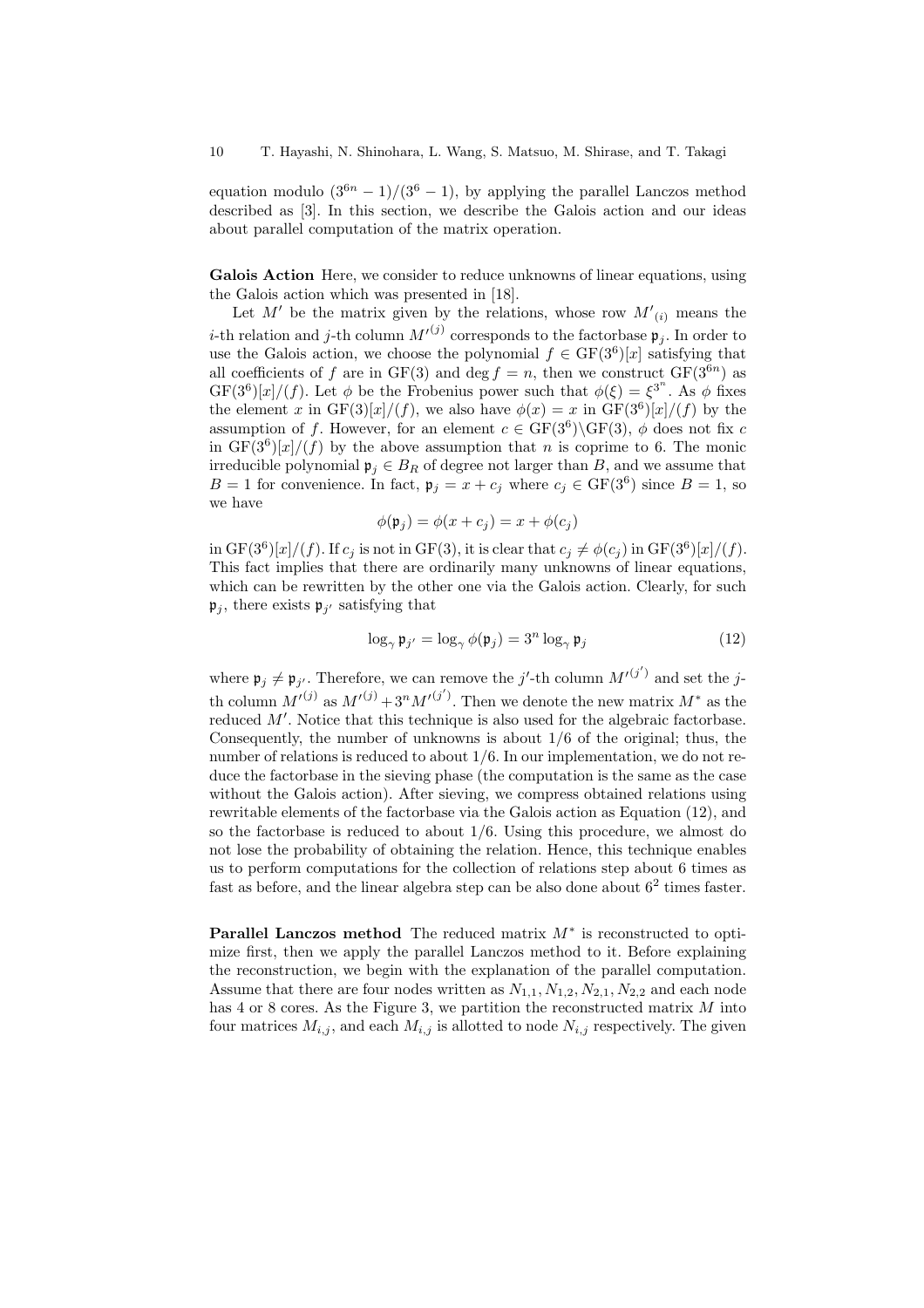) 11

vector  $\boldsymbol{v}$  is also partitioned into  $\boldsymbol{v}_1, \boldsymbol{v}_2$ , and  $\boldsymbol{v}_j$  is given to nodes  $N_{i,j}$ ,  $N_{i',j}$  where  $i \neq i'$ . Moreover,  $M_{i,j}$  is partitioned into *L* matrices  $A_{\ell}$  when  $N_{i,j}$  has *L* cores.

**Fig. 3**. Partitioning *M* into four matrices  $M_{i,j}$  and  $M_{i,j}$  into *L* matrices  $A_{\ell}$ .

$$
M\bm{v} = \left(\frac{M_{1,1}|M_{1,2}}{M_{2,1}|M_{2,2}}\right)\left(\frac{\bm{v}_1}{\bm{v}_2}\right). \qquad M_{i,j}\bm{v}_j := A\bm{v}_j = \left(\frac{A_1}{\frac{A_2}{\vdots}}\right)\bm{v}_j.
$$

We now give the notation of the Lanczos method. The Lanczos method can operate only a symmetric matrix; however, the given matrix *M* is usually nonsymmetric. Therefore, we try to solve the linear equation of the form  $M^T M v =$  $\alpha$ , where *v* is an unknown column vector consisting of the logarithms of the factorbase and  $\alpha$  is the given column vector. Note that computing  $M^T M$  is not efficient, so we compute the vector  $u = Mv$  and  $M^T u$ . For more details about this computation is in [22].

After partitioning M, we perform a parallel computation for  $u := Mv$  and  $w := M^T u$  with  $M_{i,j}$ . Let  $v_1, v_2, u_1$ , and  $u_2$  be the partitioned vectors such that  $v = v_1 \oplus v_2$  and  $u = u_1 \oplus u_2$ . From Algorithm 1, we obtain the partitioned vector  $w_i$  such that  $w = w_i \oplus w_{i'}$  in node  $N_{i,j}$ , where  $i \in \{1,2\}$  and  $i' = 3 - i$ . The symbol *j'* also means that  $j' = 3 - j$  for  $j \in \{1, 2\}$ .

### **Algorithm 1** (Computation with node  $N_{i,j}$ .)

Input : the partitioned matrix  $M_{i,j}$  and the partitioned vector  $v_j$ . Output : the partitioned vector  $w_j$  such that  $w_1 \oplus w_2 = M^T M v$ , where *j* is

equal to 1 or 2.

- [Step for computation of  $u := Mv$ ]
	- 1.  $u_{i,j} := M_{i,j}v_j$ .
	- 2. Give  $u_{i,j}$  to Node  $N_{i,j'}$  and receive  $u_{i,j'}$  from  $N_{i,j'}$ .
	- $3. \, \mathbf{u}_i := \mathbf{u}_{i,j} + \mathbf{u}_{i,j'}$ .
- [Step for computation of  $w := M^T u$ ]

 $4. \, \bm{w}_{i,j} := M_{i,j}^T \bm{u}_i.$ 

- 5. Give  $w_{i,j}$  to Node  $N_{i',j}$  and receive  $w_{i',j}$  from  $N_{i',j}$ .
- 6.  $w_j := w_{i,j} + w_{i',j}$ .

Lines 4, 5, and 6 describe the computation of  $M^T u$ . Note that in each node  $N_{i,j}$ , by regarding the column of  $M_{i,j}$  as the row of  $M_{j,i}^T$ , we do not have to trade  $M_{i,j}$ with  $M_{j,i}^T$ , namely, we can cut unnecessary operations.

We have discussed the parallel computations among nodes, and now we move on to the parallel computations among cores in one node. Here, *A<sup>ℓ</sup>* denotes the partitioned matrix of  $M_{i,j}$  such that  $M_{i,j} = \bigoplus_{\ell=1}^{L} A_{\ell}$ . From Algorithm 2, we can easily obtain  $A_{\ell}v_j$ , and then we set the new vector  $u_{i,j} = (A_1v_j, \ldots, A_Lv_j)^T$ , where  $L$  is the number of cores in the same node. Similarly, we can easily obtain  $A_{\ell}^T u_i$  and compute  $w_{i,j} = \sum_{\ell=1}^L A_{\ell}^T u_i$  by using Algorithm 3.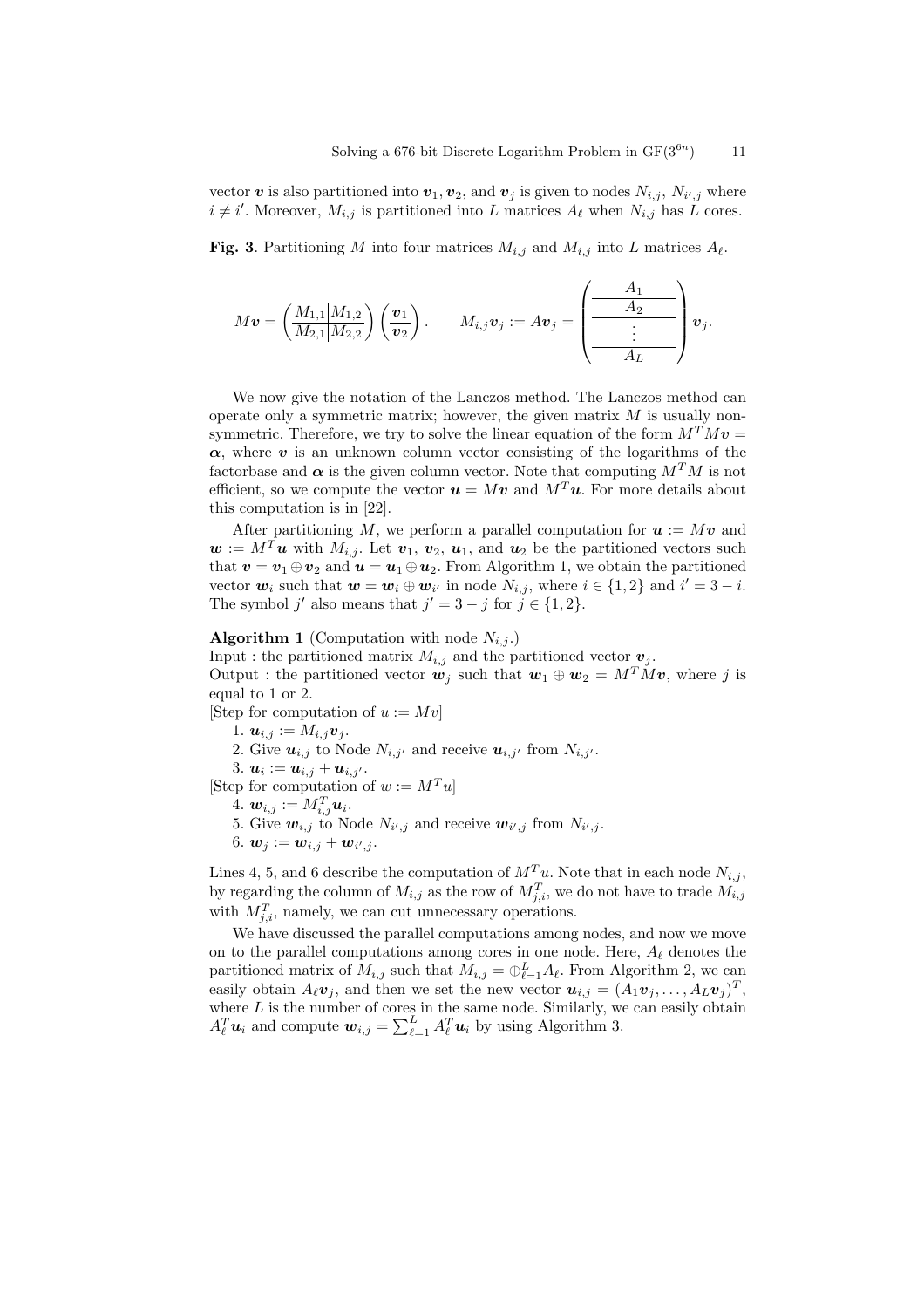**Algorithm 2** (Parallel computation of  $M_{i,j}$ *v*<sub>*j*</sub> among *L* cores in the same node.) Input : the partitioned matrix  $A := M_{i,j}$  whose size is  $s \times t$  and the partitioned *t*-vector  $v_j$ .

Output : the partitioned vector  $u_{i,j}$  such that  $u_{i,j} = Av_j$ .

1. Compute  $\mathbf{b}_{\ell} := A_{\ell} \mathbf{v}_j$  for  $\ell = 1$  to  $\ell = L$  in parallel.

 $2. \mathbf{u}_{i,j} = \oplus_{\ell=1}^L \mathbf{b}_{\ell}.$ 

**Algorithm 3** (Parallel computation of  $M_{i,j}^T u_i$  among *L* cores in the same node.) Input : the partitioned matrix  $A := M_{i,j}$  whose size is  $s \times t$  and the partitioned *s*-vector *u<sup>i</sup>* .

Output : the partitioned vector  $w_{i,j}$  such that  $w_{i,j} = A^T u_i$ .

1. Compute  $c_{\ell} := A_{\ell}^T u_i$  for  $\ell = 1$  to  $\ell = L$  in parallel.

$$
2. \, \boldsymbol{w}_{i,j} = \sum_{\ell=1}^L \boldsymbol{c}_{\ell}.
$$

From the parallel computations of  $M_i$ ,  $\boldsymbol{v}_i$  and so on, we obtain the vector  $M<sup>T</sup>Mv$  from Algorithm 1 and 2. Therefore, we need to reconstruct *M* so that each node has the balanced calculation amount of computing  $M_i$ *j* $\bf{v}_i$  and so on. It is clear that the calculation amount depends on the number of non-zero elements in the allotted matrix, and the distribution of non-zero elements in *M* is not uniformity. In fact, the number of non-zero elements in a column of *M* is not balanced, but that in a row is balanced. Thus, we reconstruct the new matrix *M* so that the number of non-zero elements in  $M_{1,1}$  and  $M_{2,1}$  is almost equal to that in  $M_{1,2}$  and  $M_{2,2}$  by sorting columns of  $M^*$  defined in the section of the Galois action. We perform a similar strategy as above for the parallel computation among cores in the same node, namely, *A* is partitioned into 4 or 8 smaller matrices  $A_\ell$  so that each  $A_\ell$  has almost the same number of non-zero elements.

#### **4.3 Computation Results**

In this section, we describe our computation results of the 676-bit DLP in  $GF(3^{6.71})$ , which contains a multiplicative subgroup whose order is a 112-bit prime. We construct  $GF(3^6)$  as  $GF(3)[z]/(z^6 + 2z + 2)$  and define a mapping  $\psi : \mathbb{Z} \to \text{GF}(3^6)[x]$ , such that  $\psi^{-1} : z \mapsto 3, x \mapsto 3^6$ , in order to represent the element in  $GF(3^6)[x]$ .

In the polynomial selection step, we set  $H(x, y) = y^6 + x$  in order to use the Galois action. Moreover, we select  $m \in \text{GF}(3^6)[x]$  such that all its coefficients are in  $GF(3)$  to construct f whose coefficients are also in  $GF(3)$ . By an easy computation, we obtain proper *m* and *f* as follows,

*m* = *ψ* (0x456bc 60e76c11 1e679735 c929fc55) *f* = *ψ* ( 0x9 2d3e5daf 5ac01130 4e6909f7 09cc8833 baa757d3 17dc6f99 9c8b98b5 ab8baa01 d68ec151 aec39e2e ed081c79 d851066b 3ffb2a4f a3e19c1e cef46675 0918a26d 9c7cacd4 8d74ccfe 2c1d3b79 e81e6138 ab06aef4)*.*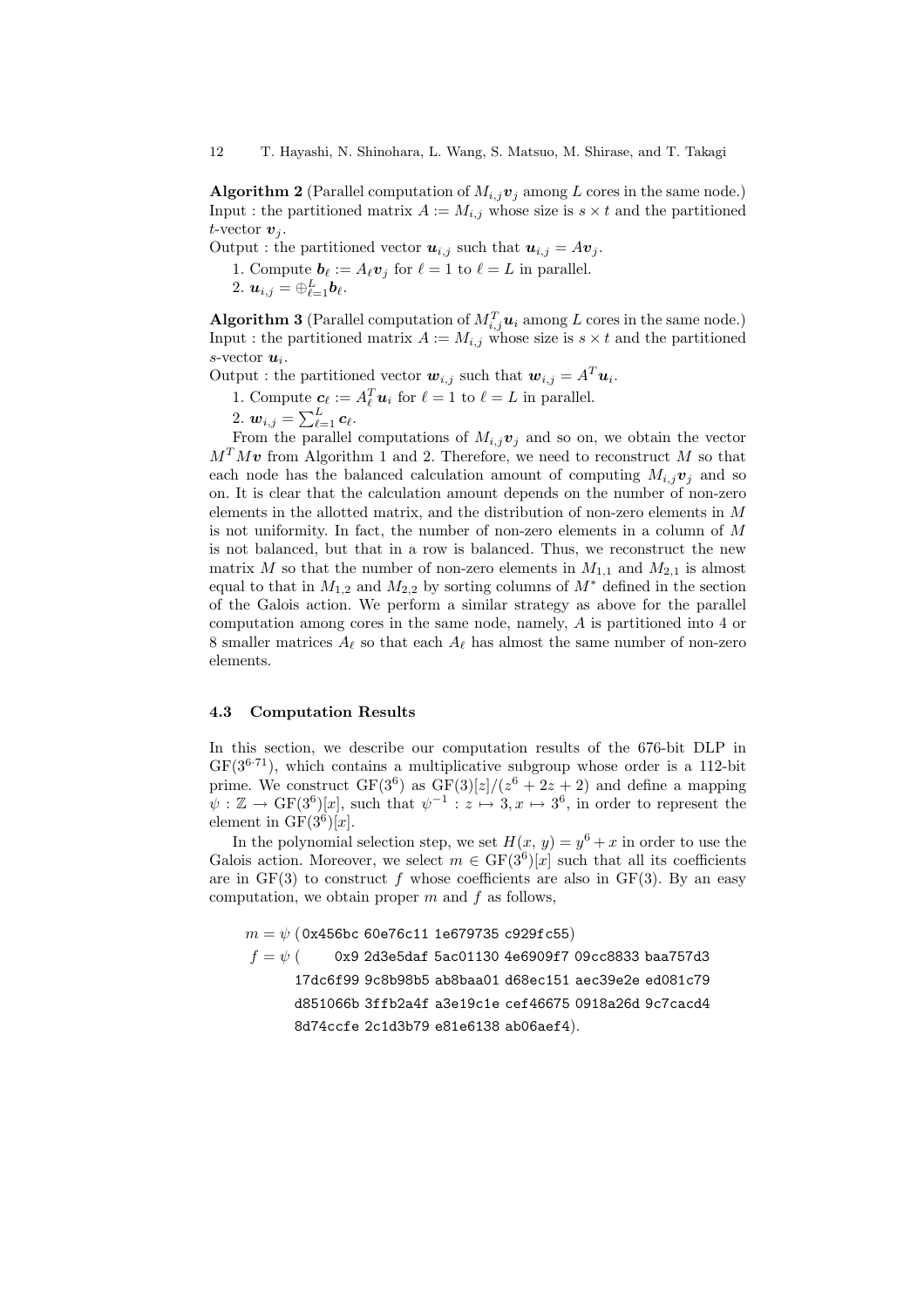Then,  $GF(3^{6n})$  is constructed as  $GF(3^6)[x]/(f)$ . When we set the smoothness bound  $B = 2$ , there are 266,085 elements in the rational factorbase and 265,721 elements in the algebraic factorbase, so we need to collect at least 531,806 relations. However, the size of the sieving area when  $B = 2$  is too small to collect enough relations.

We settle this problem by using the Galois action, since we can considerably reduce the number of required elements in the factorbase described in Section 4.2. In fact, we need only 88,674 relations, and so this number is about 1*/*6 the number of the originally required relations.

Moreover, we deal with free relations which are obtained without sieving. If we choose  $H(x, y)$  as  $y^6 + x$ , then it is fortunately factored as  $(y - t_1)^3 (y - t_2)^3$ (mod p) for most of elements p in the factorbase, and so there are 132,860 (*≈*  $#B_A/2$  free relations. Even if we delete many duplicates which are produced by using the Galois action, 22,155 free relations remain. Thus, we only have to find at least 66,519 relations in the collection of relations step, and this number is about 1/8 that of the originally required relations.

In the collection of relations step, we use the polynomial sieve described in Section 4.1 and compute relations using five nodes, each consisting of Intel Quad-Core Xeon E5440 (2.83 GHz) *×* 2 CPUs with 16-GB RAM, one node consisting of Intel Quad-Core Xeon X5355 (2.66 GHz) *×* 2 CPUs with 16-GB RAM, and twelve nodes, each consisting of Intel Quad-Core Xeon L5420 (2.33  $GHz$ )  $\times$  1 CPU with 4-GB RAM, total of 96 cores. In 18 days of computation, after removing duplicates, we found 66,646 relations. Thus, we obtained a total of 88,801 relations, which are enough to solve the linear equation in Equation (7).

The linear equation constructed from the relations has to be solved modulo  $(3^{6\cdot71} - 1)/(3^6 - 1)$ ; however, the Lanczos method may fail when the modulus has a small prime factor. Therefore, we work modulo the factor  $N_i$  of  $(3^{6.71} 1)/(3^6 - 1),$ 

$$
N_1 = (3^{2\cdot 71} + 3^{71} + 1)/(13 \cdot 5113),
$$
  
\n
$$
N_2 = (3^{2\cdot 71} - 3^{71} + 1)/(7 \cdot 210019 \cdot 49682251 \cdot 55126531),
$$
  
\n
$$
N_3 = (3^{71} + 1)/(2^2 \cdot 853 \cdot 2131 \cdot 82219),
$$
  
\n
$$
N_4 = (3^{71} - 1)/2.
$$

where every prime factor of  $N_i$  is larger than 30 bits and  $N_i$  is relatively prime to each other.

We use a cluster with four nodes, each consisting of Intel Quad-Core Xeon E5440 (2.83 GHz)  $\times$  2 CPUs with 16-GB RAM, and three clusters with four nodes, each consisting of Intel Quad-Core Xeon L5420 (2.33 GHz) *×* 1 CPU with 4-GB RAM. With about 12 hours computation, we solve the linear equation modulo  $N_i$  via the parallel Lanczos method with the four nodes described in Section 4.2 on each cluster. With the Chinese remainder theorem and the Galois action of  $\phi$ , we solved discrete logarithms of the elements in the factorbase modulo  $N = \prod_{i=1}^{4} N_i$ . Some examples of the relation and discrete logarithms of elements in factorbase are given in Appendix.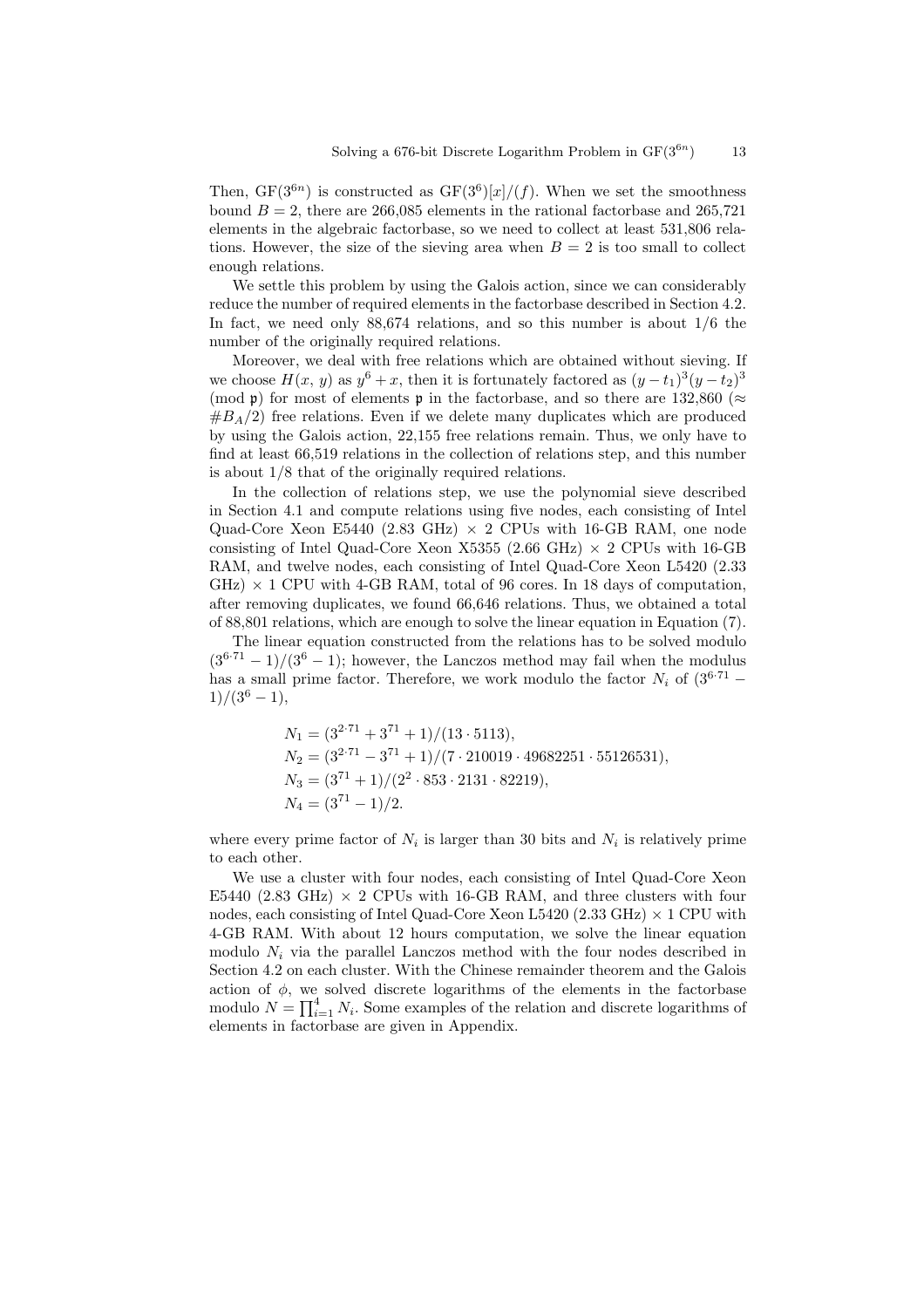14 T. Hayashi, N. Shinohara, L. Wang, S. Matsuo, M. Shirase, and T. Takagi

In the individual logarithm step, our target of computing the logarithm is the element

$$
\pi(x) = \psi(\lfloor \pi \times 10^{202} \rfloor)
$$
  
=  $(z^4 + z^3 + 2z^2 + 1)x^{70} + \dots + (z^5 + 2z^4 + 2z^3 + z^2 + 2)$ 

in basis  $\gamma = \psi(0x456)$ . The complete value of  $\pi(x)$ ,  $\gamma$  and f is written in Appendix. We choose the representation of  $\pi(x)$  as a product of elements of degree at most 7 as follows:

 $\gamma^{\tau} \pi(x) \equiv z_1/z_2 \pmod{f}$ , where

$$
z_1 = \psi(0x333) \times \psi(0x345) \times \psi(0x427) \times \psi(0x43b) \times \psi(0x4c3)
$$
  
\n
$$
\times \psi(0x4909 66c7e3ec) \times \psi(0x293996d cc380672)
$$
  
\n
$$
\times \psi(0x3f1378e 3d4659d0) \times \psi(0x6 27d6c281 0a0fc5a2)
$$
  
\n
$$
\times \psi(0x8 f4797e29 a9ec3b4a),
$$
  
\n
$$
z_2 = \psi(0x318) \times \psi(0x45 4c6fbf44) \times \psi(0x54 c69e6f97)
$$
  
\n
$$
\times \psi(0x1686d 42782189) \times \psi(0x3cf67a5 84055cd8)
$$

*×ψ*(0x8 f68ab2e2 5d2bc04f) *× ψ*(0xb cc56922c f651b383)*,*

$$
\tau = \qquad \qquad 0 \text{x2 0f822e8c ac48792a e2aea337 c9002b49 bbf1b864} \\ 43a6111b 24c5593d e44daf43 e26de26e 1f85f982 1ba485b3 \\ beda74bd f782626d 6cd38bb2 8f829867 5dc04adc f8741c24,
$$

and  $z_1$ ,  $z_2$  are 7-smooth. Then, we compute the logarithms of  $z_1$  and  $z_2$  in basis *γ* using the special-q descent technique [16, 18]. With about 14 days computation using five nodes, each consisting of Intel Quad-Core Xeon E5440 (2.83 GHz) *×* 2 CPUs with 16-GB RAM, and one node consisting of Intel Quad-Core Xeon  $X5355$  (2.66 GHz)  $\times$  2 CPUs with 16-GB RAM, we compute the logarithms,

$$
\log_{\gamma} z_1 \equiv \qquad \qquad 0x3 \text{ fc71c577 10be8e3f e7af0fba e00e711f 0ad6dd50} \\ 38fb8f26 \text{ c0fadb3b 448cab2f 67671247 285f9e95 dc501717} \\ d9def844 a75f9e58 f04a9bd2 3a5d0fdb 8f8ebb9f fea4deea, \\ \log_{\gamma} z_2 \equiv \qquad \qquad 0x4 \text{ 82febaec ae4382e0 e651f577 09df4e7d 99d99d34} \\ 03db5d5e 521c4e2b da89ec33 6c9d45d6 2dd1f982 2f198fb2 6c069414 3b0b1544 ece8e4b1 5304872f 6ff261fd 03b271c7. \qquad \qquad
$$

modulo *N*, and so we obtain  $\log_{\gamma} \pi(x)$  mod *N*.

The logarithm in multiplicative subgroups of less than 30 bits are computed using the Pollard's  $\rho$  method in a minute. Using the Pohlig-Hellman method, we compute the logarithm  $\log_{\gamma} \pi(x)$ :

log*<sup>γ</sup> π*(*x*) = 0x8 78b54797 2fb6ff9b 57add5d5 11f69de6 a3853f98 68d53cc0 5b531076 2872ac6a 320874bf ba6d66d6 8e5e245f 39778f02 31ae791a acbab8c7 5ee6850c 9f5df0e5 f6b8ab0b 95d8bdb1 aea95b1f bad82465 25590f66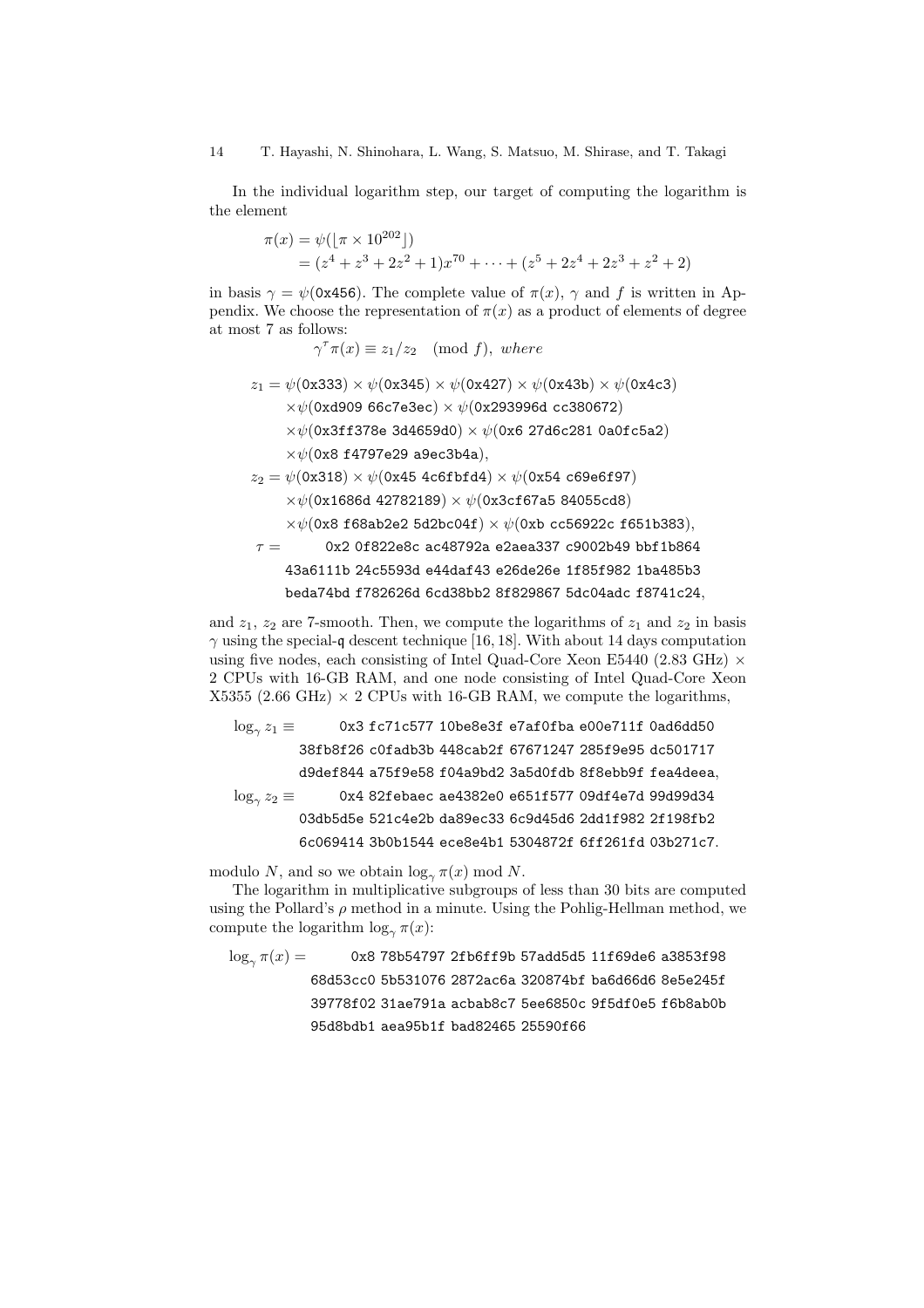| <b>Finite Fields</b>       | GF(p)                                | $GF(2^n)$         | $GF(p^3)$                                      | $GF(p^{30})$      | $\overline{\mathrm{GF}(3^{6n})}$    |  |
|----------------------------|--------------------------------------|-------------------|------------------------------------------------|-------------------|-------------------------------------|--|
| Reference                  | [21]                                 | $[15]$            | [20]                                           | $\left[18\right]$ | This Work                           |  |
| Date                       | Feb. 5, 2007                         |                   | Sep. 22, 2005 Aug. 23, 2006                    | Nov. 9, 2005      | Dec. 9, 2009                        |  |
| Algorithm                  | $NFS^{\star}$                        | $JLO2$ -FFS       | $JLSV06-NFS^{\dagger}$ JL06-FFS-2 <sup>‡</sup> |                   | $JLO6-FFS$                          |  |
| Collection of<br>Relations |                                      | 4 nodes of        | 16 Alpha                                       | 16 Alpha          | Xeon (2.83GHz)<br>96 cores in total |  |
|                            | $\text{Many CPUs}^{\P}$ 16 Itanium 2 |                   | processors                                     | processors        |                                     |  |
|                            |                                      | $(1.3\rm{GHz})$   | (1.15GHz)                                      | (1.15GHz)         |                                     |  |
|                            | $12-24$ Xeon                         | 4 nodes of        | 16 Alpha                                       | 16 Alpha          | Xeon (2.83GHz)                      |  |
| Linear Algebra             | (3.2GHz)                             | 16 Itanium 2      | processors                                     | processors        |                                     |  |
|                            |                                      | $(1.3\text{GHz})$ | (1.15GHz)                                      | (1.15GHz)         | 80 cores in total                   |  |
| Timing                     | 33 days                              | 17 days           | 19 days                                        | 12 hours          | 33 days                             |  |
| Bit Size                   | 532                                  | 613               | 394                                            | 556               | 676                                 |  |
|                            |                                      |                   |                                                |                   |                                     |  |

**Table 3.** Records for solving the DLP in finite fields

*<sup>⋆</sup>*NFS: Number Field Sieve [9, 17]. *†*JLSV06-NFS: NFS in the medium prime case [20].

<sup>‡</sup>See footnote <sup>2</sup> on page 2. <sup>¶</sup>There are no detailed descriptions of computational resources in [21].

and completely solve the DLP in  $GF(3^{6.71})$  of 676-bit.

## **4.4 For Larger Extension Degrees**

We have solved the DLP in  $GF(3^{6n})$  for *n* in the experimental class, where the smoothness bound *B* (i.e.,  $B_{06}$ ) is less than or equal to 2 (ref. Table 1). Note that the size of the sieving area increases  $(3^6)^2$ -fold if the smoothness bound *B* increases by one (see Equation (11)). However, we expect that, if we set  $B = 3$ , the DLP in GF(3<sup>6.97</sup>) might be computed for several years by using dozens of our computational resources through various techniques such as large prime variation, block sieving and sieving via bucket sort [29, 4], and SIMD implementation.

### **5 Concluding Remarks**

In this study, we implemented a new variant of the FFS in  $GF(3^{6n})$  (*n* is a prime), proposed by Joux and Lercier in 2006 [18], and compared it with the earlier variant, which was also proposed by Joux and Lercier in 2002 [16] with practical experiments. In solving the DLP in  $GF(3^{6n})$ , these two variants of the FFS have the same asymptotic complexity, but we expected the new variant to be more efficient than the earlier one in some extension degrees *n*. From our experimental results, we confirmed this forecast when the extension degree  $n = 19,61$ . Moreover, with our implementations, we succeeded in solving the DLP in  $GF(3^{6.71})$  of 676-bit size with about 33 days computation.

We have experimented with the DLP in  $GF(3^{6n})$  required for pairing-based cryptosystems. The security of pairing-based cryptosystems relies on the difficulty of the DLP in various finite fields, for example,  $GF(2^{4n})$  and  $GF(p^{12})$ . Table 3 presents the current records for solving the DLP in various finite fields. All the DLPs used for pairing-based cryptosystems have not examined yet. It is

) 15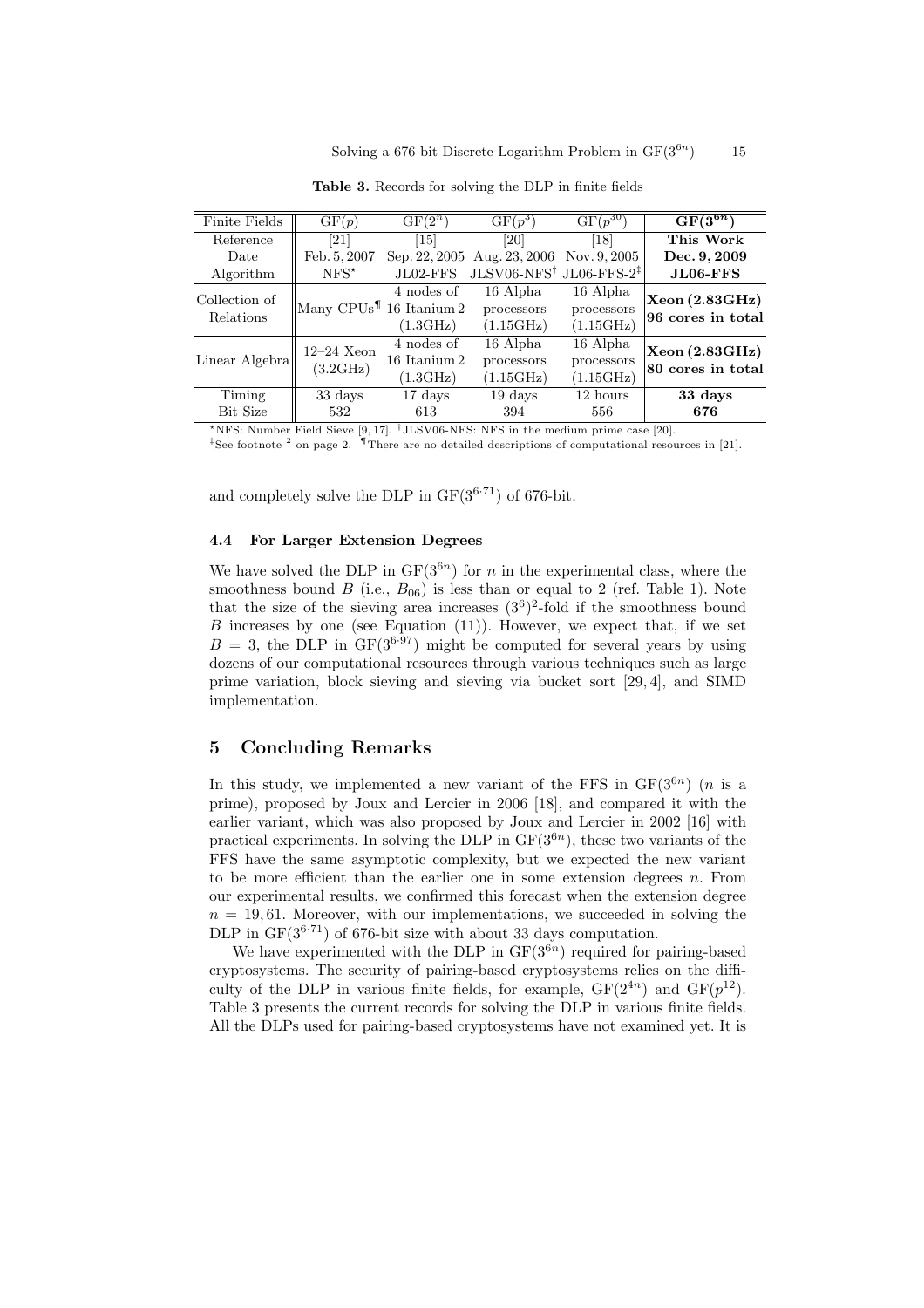an open problem to analyze the hardness of the DLP with practical key sizes in such finite fields.

# **References**

- 1. L. M. Adleman. The function field sieve. *ANTS-I*, LNCS 877, pp. 108–121, 1994.
- 2. L. M. Adleman and M.-D. A. Huang. Function field sieve method for discrete logarithms over finite fields. *Inform. and Comput.*, Vol. 151, pp. 5–16, 1999.
- 3. K. Aoki, T. Shimoyama, and H. Ueda. Experiments on the linear algebra step in the number field sieve. *IWSEC 2007*, LNCS 4752, pp. 58–73, 2007.
- 4. K. Aoki and H. Ueda. Sieving using bucket sort. *ASIACRYPT 2004*, LNCS 3329, pp. 92–102, 2004.
- 5. P. S. L. M. Barreto, S. Galbraith, C. Ó hÉigeartaigh, and M. Scott. Efficient pairing computation on supersingular abelian varieties. *Des., Codes Cryptogr.*, Vol. 42, No. 3, pp. 239–271, 2007.
- 6. J.-L. Beuchat, N. Brisebarre, J. Detrey, E. Okamoto, M. Shirase, and T. Takagi. Algorithms and arithmetic operators for computing the  $\eta_T$  pairing in characteristic three. *IEEE Trans. Comput.*, Vol. 57, No. 11, pp. 1454–1468, 2008.
- 7. D. Boneh, D. Crescenzo, R. Ostrovsky and G. Persiano. Public key encryption with keyword search. *EUROCRYPT 2004*, LNCS 3027, pp. 506–522, 2004.
- 8. D. Boneh and M. Franklin. Identity based encryption from the Weil pairing. *SIAM J. Comput.*, Vol. 32, No. 3, pp. 586–615, 2003.
- 9. D. M. Gordon. Discrete logarithms in GF(*p*) using the number field sieve. *SIAM J. Discrete Math.*, vol. 6, no. 1, pp. 124-138, 1993.
- 10. D. M. Gordon and K. S. McCurley. Massively parallel computation of discrete logarithms. *CRYPTO' 92*, LNCS 740, pp. 312–323, 1992.
- 11. R. Granger. Estimates for discrete logarithm computations in finite fields of small characteristic. *Cryptography and Coding 2003*, LNCS 2898, pp. 190–206, 2003.
- 12. R. Granger, A. J. Holt, D. Page, N. P. Smart, and F. Vercauteren. Function field sieve in characteristic three. *ANTS-VI*, LNCS 3076, pp. 223–234, 2004.
- 13. R. Granger, D. Page, and M. Stam. Hardware and software normal basis arithmetic for pairing-based cryptography in characteristic three. *IEEE Trans. Comput.*, Vol. 54, No. 7, pp. 852–860, 2005.
- 14. D. Hankerson, A. Menezes, and M. Scott. Software implementation of pairings. In *Identity-Based Cryptography*, pp. 188–206, 2009.
- 15. A. Joux et al. Discrete logarithms in  $GF(2^{607})$  and  $GF(2^{613})$ . Posting to the Number Theory List, available at http://listserv.nodak.edu/cgi-bin/wa.exe? A2=ind0509&L=nmbrthry&T=0&P=3690, 2005.
- 16. A. Joux and R. Lercier. The function field sieve is quite special. *ANTS-V*, LNCS 2369, pp. 431–445, 2002.
- 17. A. Joux and R. Lercier. Improvements to the general number field sieve for discrete logarithms in prime fields. A comparison with the Gaussian integer method. *Math. Comp.*, Vol. 72, No. 242, pp. 953–967, 2002.
- 18. A. Joux and R. Lercier. The function field sieve in the medium prime case. *EU-ROCRYPT 2006*, LNCS 4004, pp. 254–270, 2006.
- 19. A. Joux, R. Lercier, D. Naccache, and E. Thome. Oracle-assisted static Diffie-Hellman is easier than discrete logarithms. *Cryptography and Coding 2009*, LNCS 5921, pp. 351–367, 2009.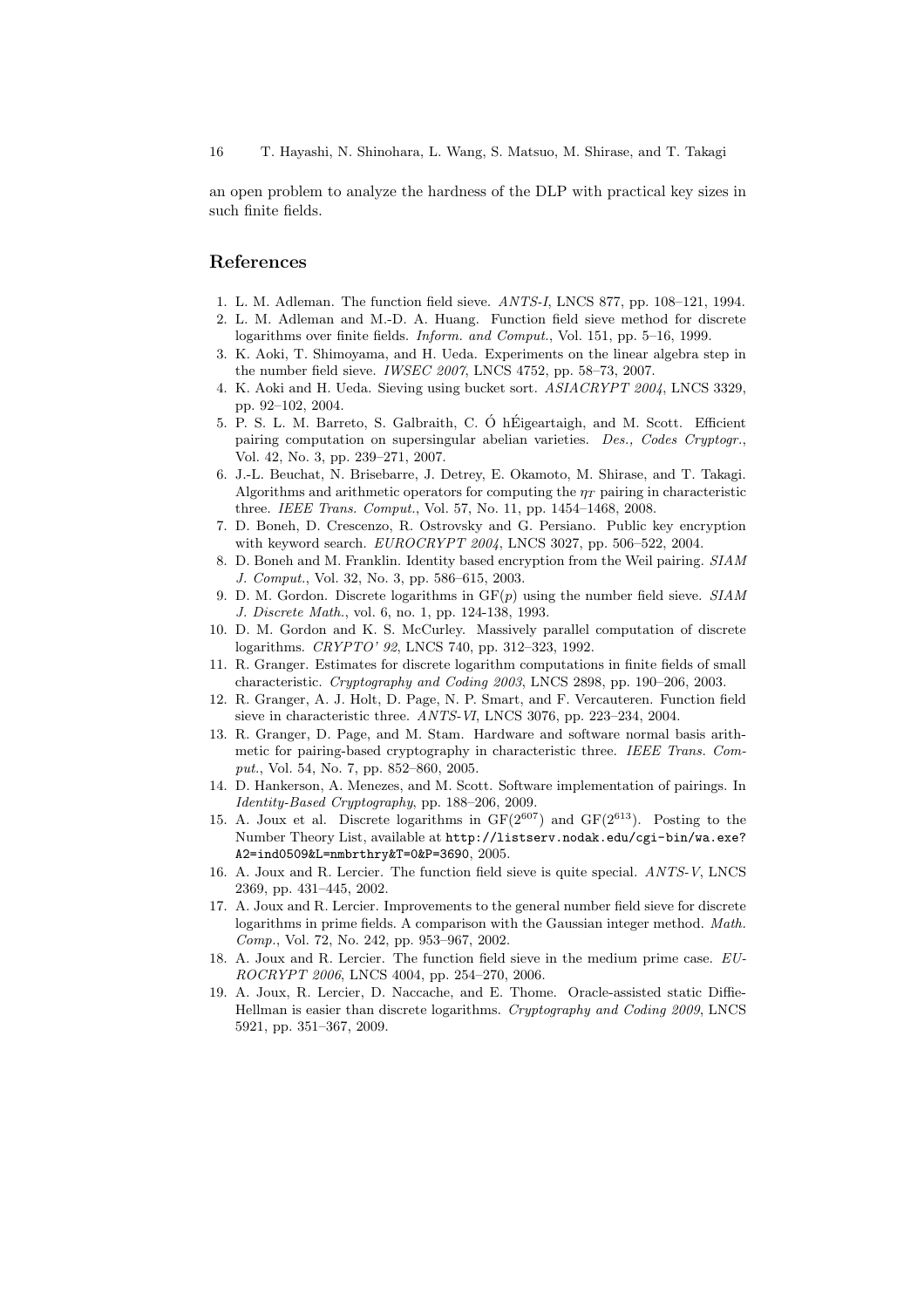- 20. A. Joux, R. Lercier, N. P. Smart, and F. Vercauteren. The number field sieve in the medium prime case. *CRYPTO 2006*, LNCS 4117, pp. 326–344, 2006.
- 21. T. Kleinjung et al. Discrete logarithms in  $GF(p)$  160 digits. Posting to the Number Theory List, available at http://listserv.nodak.edu/cgi-bin/wa.exe? A2=ind0702&L=nmbrthry&T=0&P=194, 2007.
- 22. B. A. LaMacchia and A. M. Odlyzko. Solving large sparse linear systems over finite fields. *CRYPTO' 90*, LNCS 537, pp. 109–133, 1991.
- 23. R. Matsumoto. Using *Cab* curves in the function field sieve. *IEICE Trans. Fundamentals*, Vol. E82-A, pp. 551–552, 1999.
- 24. A. J. Menezes, T. Okamoto and S. Vanstone. Reducing elliptic curve logarithms to logarithms in a finite field. *IEEE Trans. Inform. Theory*, Vol. 39, No. 5, pp. 1639–1646, 1993.
- 25. D. Page, N. P. Smart, and F. Vercauteren. A comparison of MNT curves and supersingular curves. *Appl. Algebra Engrg. Comm. Comput.*, Vol. 17, No. 5, pp. 379–392, 2006.
- 26. J. Pollard. The lattice sieve. In *The Development of the Number Field Sieve*, pp. 43–49, 1991.
- 27. C. Pomerance and J. W. Smith. Reduction of huge, sparse matrices over finite fields via created catastrophes. *Experiment. Math.*, Vol. 1, No. 2, pp. 89–94, 1992.
- 28. O. Schirokauer. The special function field sieve. *SIAM J. Discrete Math.*, Vol. 16, No. 1, pp. 81–98, 2003.
- 29. G. Wambach and H. Wettig. Block sieving algorithms. Technical Report 190, Informatik, Universität zu Köln, 1995.
- 30. D. H. Wiedemann. Solving sparse linear equations over finite fields. *IEEE Trans. Inform. Theory*, Vol. 32, No. 1, pp. 54–62, 1986.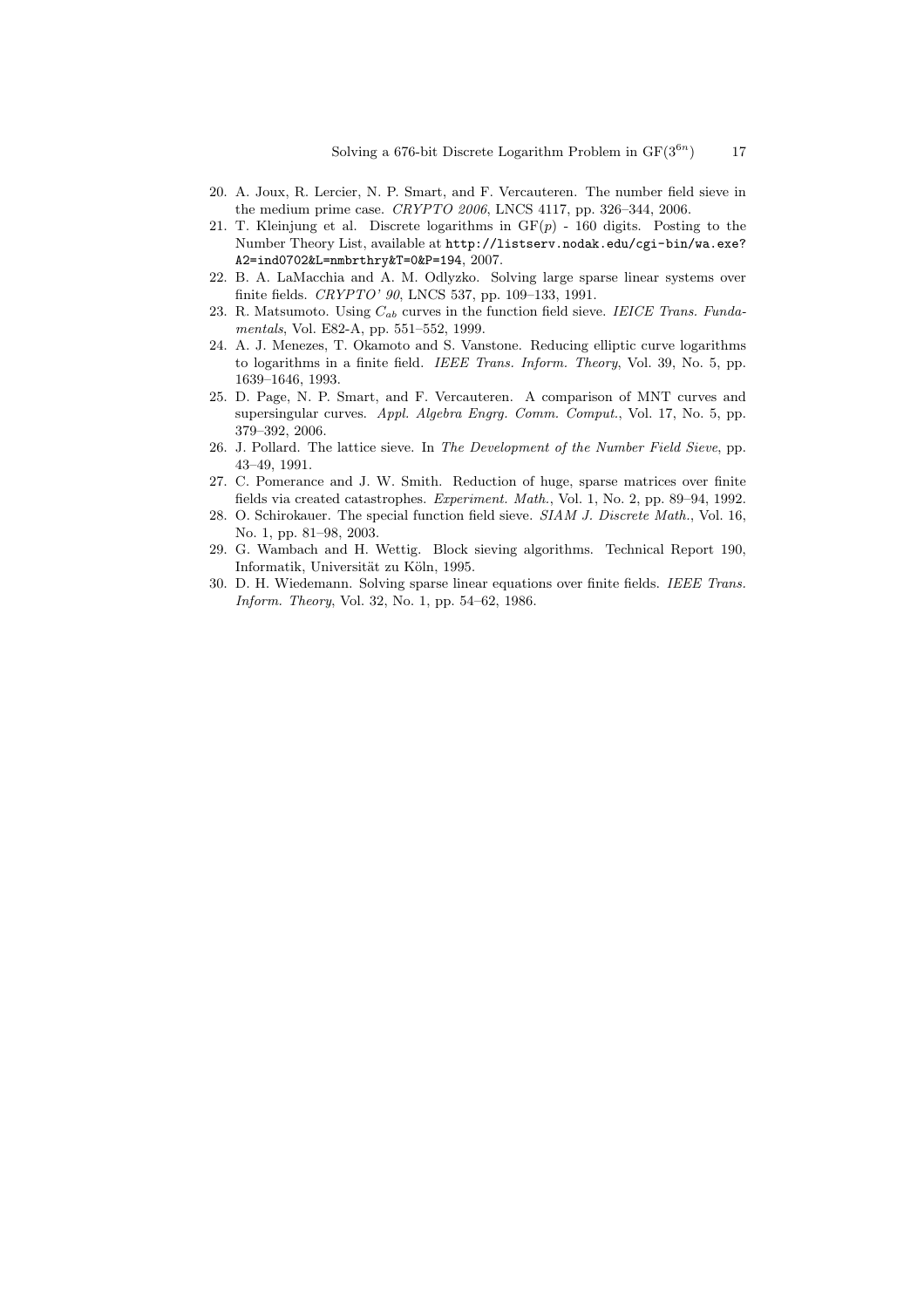18 T. Hayashi, N. Shinohara, L. Wang, S. Matsuo, M. Shirase, and T. Takagi

# **Appendix A: Some Solutions of the DLP in GF(3<sup>6</sup>**·**<sup>71</sup>)**

We present some solutions (discrete logarithms) in factorbase used in our implementation for solving the DLP in GF(3<sup>6</sup>*·*<sup>71</sup>). We have found 66,646 relations satisfying Equation (5). We give one of them as an example,

$$
\sum_{i=0}^{6} \log_{\gamma} \mathfrak{p}_i \equiv \sum_{j=0}^{4} 3 \log_{\gamma} \kappa_j \pmod{(3^{6\cdot 71} - 1)/(3^6 - 1)},\tag{13}
$$

where each  $p_i$  is in rational factorbase,

$$
\mathfrak{p}_0 = \psi(0x2d9), \ \mathfrak{p}_1 = \psi(0x90581), \ \mathfrak{p}_2 = \psi(0x9ea2b), \ \mathfrak{p}_3 = \psi(0xb1a07),
$$
  

$$
\mathfrak{p}_4 = \psi(0xb942e), \ \mathfrak{p}_5 = \psi(0xcada1), \ \mathfrak{p}_6 = \psi(0xd6d36),
$$

and each  $\kappa_i$  corresponding to an element in algebraic factorbase by Equation (6) is given as follows,

$$
\kappa_0: \langle \psi(\text{0x3c3}), y - \psi(\text{0x175}) \rangle, \ \kappa_1: \langle \psi(\text{0x3c4}), y - \psi(\text{0x200}) \rangle,
$$
\n
$$
\kappa_2: \langle \psi(\text{0x533}), y - \psi(\text{0x258}) \rangle, \ \kappa_3: \langle \psi(\text{0xda9c2}), y - \psi(\text{0x4cc58}) \rangle,
$$
\n
$$
\kappa_4: \langle \psi(\text{0xed6e4}), y - \psi(\text{0x387b6}) \rangle.
$$

By the Galois action, we have

$$
\mathfrak{p}_6 \equiv \mathfrak{p}_3^{3^{3 \cdot 71}} \pmod{f}, \quad \kappa_4 \equiv \kappa_3^{3^{3 \cdot 71}} \pmod{f},
$$

and so we can remove  $\mathfrak{p}_6$  and  $\kappa_4$  from unknowns of Equation (7).

Let *N* be the product of prime factors of  $(3^{6.71}-1)$ , where those prime factors are not larger than 55, 126, 531 (Note that  $N$  is a 602-bit integer). Equation (13) also holds modulo *N* instead of  $(3^{6.71} – 1)/(3^{6} – 1)$ , and so we obtain the following solutions of Equation (13) modulo *N* except for  $\log_{\gamma} \mathfrak{p}_6$  and  $\log_{\gamma} \kappa_4$ , after performing the linear algebra step:

$$
\log_{\gamma} \mathfrak{p}_0 \equiv \qquad \qquad \text{0x8 9e0c0faa 4190baa5 c885e3b7 308ae498 eb2d4a03} \\ \qquad \qquad \text{0dfab3d9 16437d96 bfd4e2b9 014f5402 90aa2f83 7b9cc76b} \\ \qquad \qquad \text{16ae97ef dcc9c319 670f0f9c 47e8ea96 4754cfbf 1529c311,} \\ \qquad \qquad \qquad \text{0x2 e8b84752 70de651a b03ae702 e3268e86 77179013} \\ \qquad \qquad \qquad \text{0c9edab5 31d2ac5b 2a23da92 2e8352c5 321832bf f f136a8d5} \\ \qquad \qquad \text{2d16c9e5 ae47c6fc 2ba7a1c5 cc990233 34c3d6da 25e08d52,} \\ \qquad \qquad \qquad \text{0g}_{\gamma} \mathfrak{p}_2 \equiv \qquad \qquad \qquad \text{0x7 b565cae8 39dc8d83 415b0b9e 164c7b55 6e57ad98} \\ \qquad \qquad \text{80b8f232 7cf30ebe 972ac1fb 2d1133be 5cdd9604 c9ea6e83} \\ \qquad \qquad \qquad \text{c1c8c9f3 2f9f4d66 51d65ded 33d2e4c7 8ff8d162 3a5408c9,}
$$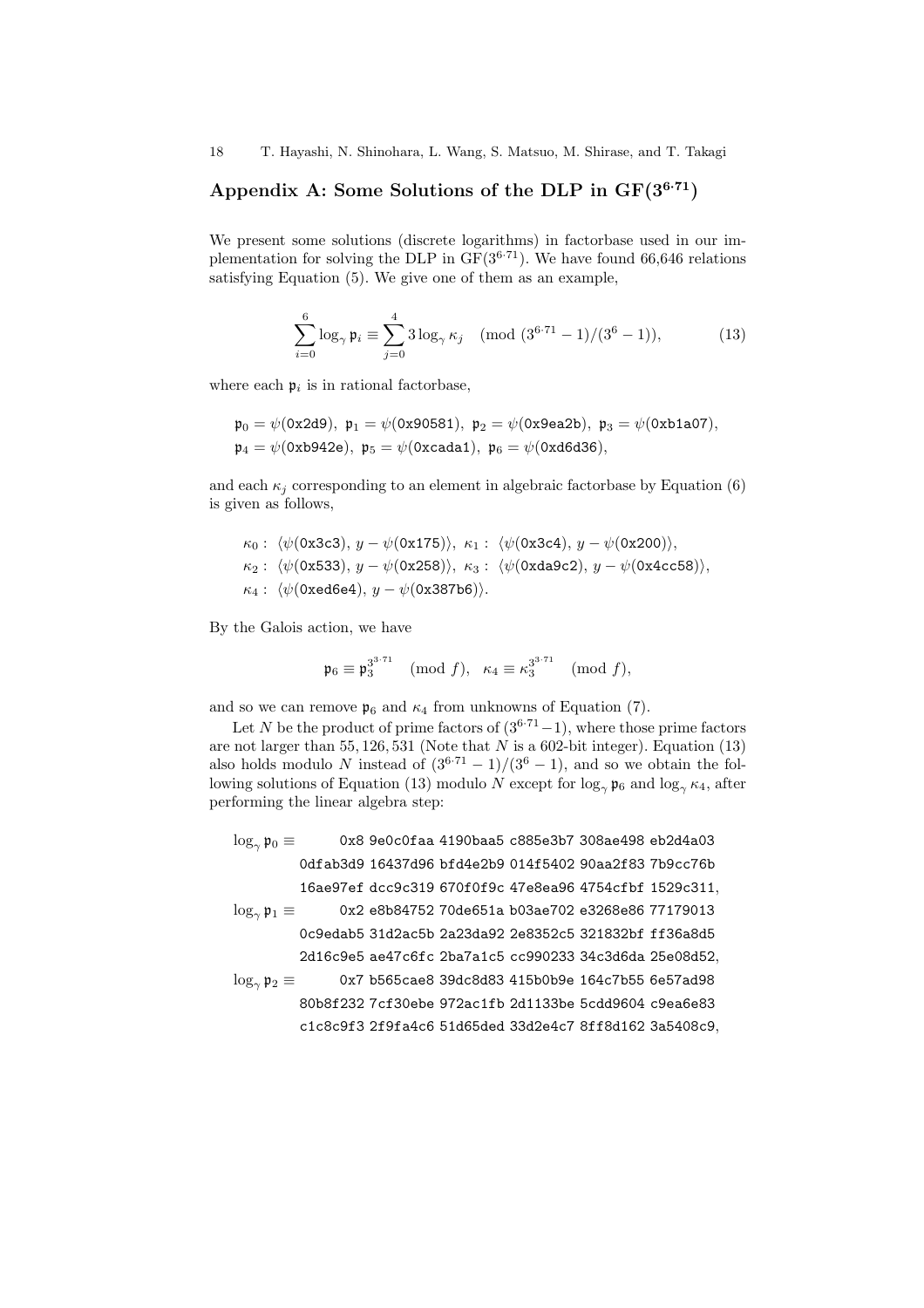#### Solving a 676-bit Discrete Logarithm Problem in  $GF(3^{6n})$ ) 19

$$
\log_{\gamma}\mathfrak{p}_3\equiv\qquad \quad \text{0x6 ae81aef6 7c0fddc1 7c23e69e c3f18e07 bf546751}\\ 8df9d1ad 78113a85 9a2578c8 36764402 2598160b 5c055ed4\\ 7d412a42 17c987c0 14aaff17 03ef6fad c6771dfd 150b88f2,\\ \log_{\gamma}\mathfrak{p}_4\equiv\qquad \quad \text{0x7 2e418546 92ba2b75 8d0831df 1d5ca5c0 f6d8a05d\\ 0528c97d 16c4f782 d9b59ce7 d55deefe bf85390a 23113680\\ \text{b184d203 d1d3b6a4 e9d9263a 8544acd7 5afc9974 78a4498a,\\ \log_{\gamma}\mathfrak{p}_5\equiv\qquad \quad \text{0x1 c35f26bf 717ed338 cfd71243 b86c024b 98b18342\\ 4710450a d9aaf2e3 557ce5ed debbc870 0fc840f2 19aca778\\ 2ba931a2 cdd2c b53 a2dafcaa 28a5176e a378bfgc 9a6c d33c,
$$

and,

log<sub>γ</sub>  $κ_0$  ≡ 0x 92671082 6cf3288f 1c83edcf 66fb9041 9bb2239c 10cd8445 820d975e 6f9730fb f4ca3005 279a500d b2fc0f60 b4425edb 65991a31 629d54e7 84ae64b6 080828b3 0fc6ba0b*,* log*<sup>γ</sup> κ*<sup>1</sup> *≡* 0x7 06c2cfcd 7fb4f7c8 386ea65b c0c259c3 f14888ec ccda75ee 77ddddf4 065a7da6 981af728 98699166 c52484c6 73bbefbd a4660135 1244b297 42f3cf76 fdab7cad 3d01e8a1*,* log*<sup>γ</sup> κ*<sup>2</sup> *≡* 0x5 4623bf43 0ede6e43 bbe3cb8b a79c1400 97f7ac1e 2320c70e 5a700159 4460b073 e5c670c5 d19921ea 59f4f9c6 41ce8203 28edb204 94bd322f 3551d5ee 472cf59b d58d0bd0*,* log<sub>γ</sub>  $\kappa_3$  **≡** 0x6 e063f01c 43624c96 30712701 2223edf3 95ddfdc2 aa1dd9f6 dd3636ef 12d9260f 555a2101 c0e94fe5 9a524c5b c2c1d768 1499d7b6 41b71d4f b13566b3 b39794c5 90ff78cb*,*

mod *N*. Finally, by the Galois action, we obtain that

$$
\log_{\gamma} \mathfrak{p}_6 \equiv 3^{3.71} \log_{\gamma} \mathfrak{p}_3 \equiv
$$

0x7 3deb8075 ee684576 073761e2 974c4eba 72df97ce 299f9e46 87ae3f70 b6cd8b50 1c65ccb3 e9ed8f80 08387efe 9326eea8 7302c1a5 1f0671b5 22e32949 81250923 9b072989*,*  $\log_{\gamma} \kappa_4 \equiv 3^{3 \cdot 71} \log_{\gamma} \kappa_3 \equiv$ 0x4 0473a949 4056ac7c 76677e6f a284977a 2a2e539f 751d5e0b ee628ca8 63e7f732 a02886c2 0711d445 0006c79a 778c6fbf abb923e7 e89deb8d 0c7f5508 2d797bd2 2414eaa1*,*

mod *N*.

## **Appendix B: Complete Value of Elements**

Table 4 presents the complete value of a target element $\pi(x)$ , a generator  $\gamma$ , and an irreducible polynomial *f* used in Section 4.3.